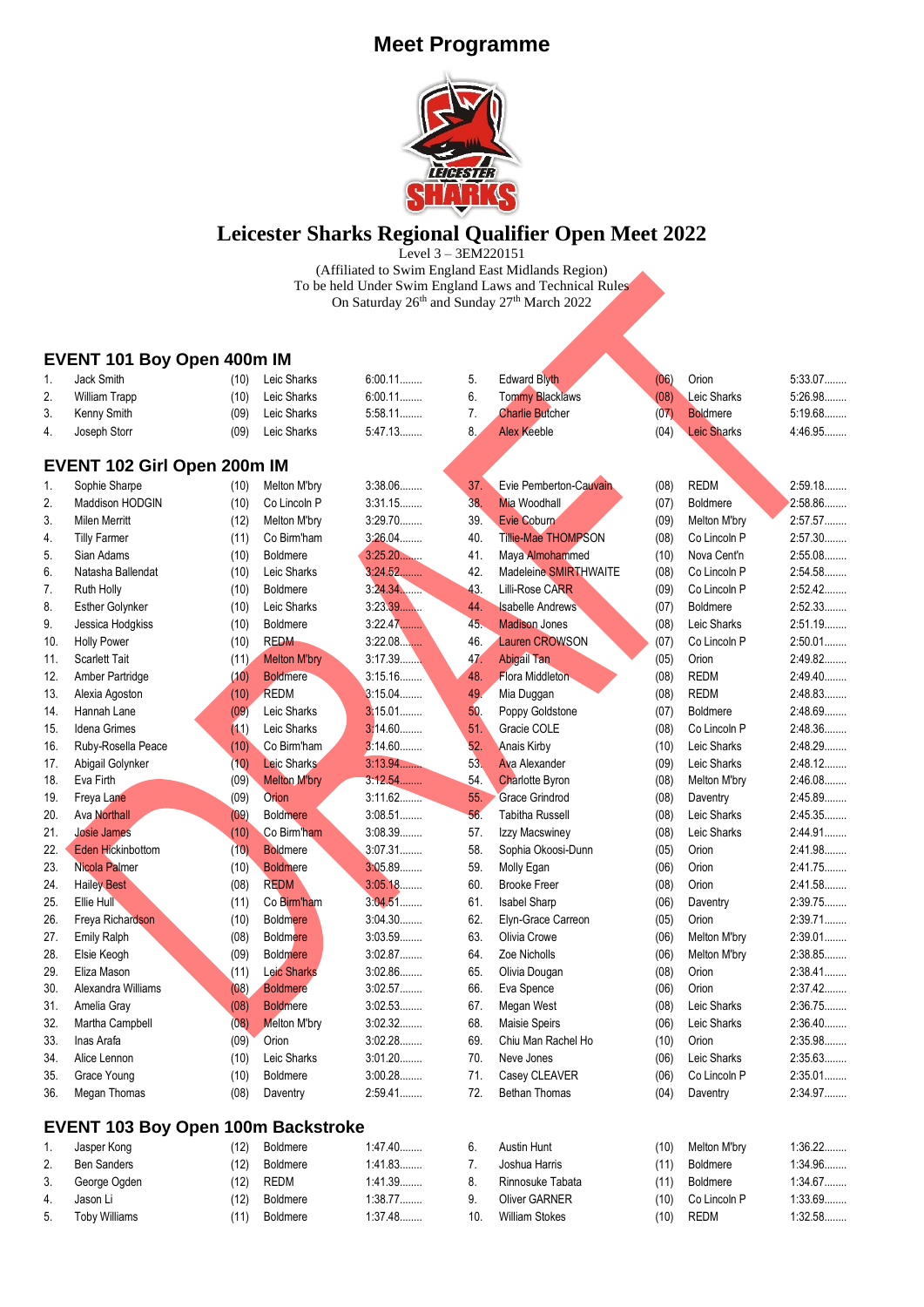| 11. | Jacob Ranson                               | (11) | Co Birm'ham     | 1:31.84   |
|-----|--------------------------------------------|------|-----------------|-----------|
| 12. | Harry Hayward                              | (11) | Nuneaton        | 1:31.63   |
| 13. | Harry Robertson                            | (10) | Leic Sharks     | 1:28.07   |
| 14. | Theo Black                                 | (10) | Leic Sharks     | 1:26.37   |
| 15. | Oliver Larcombe                            | (09) | <b>Boldmere</b> | 1:25.70   |
| 16. | Romeo Payne                                | (09) | Melton M'bry    | 1:25.62   |
| 17. | James Harrod                               | (08) | REDM            | 1:25.50   |
| 18. | Gabriel Thursfield                         | (11) | <b>Boldmere</b> | 1:25.19   |
| 19. | Kian Brennan                               | (08) | REDM            | 1:24.56   |
| 20. | Joseph Agoston                             | (10) | REDM            | 1:23.27   |
| 21. | Morgan Atherton                            | (09) | <b>Boldmere</b> | 1:22.23   |
| 22. | Max Davidson                               | (08) | REDM            | $1:20.52$ |
| 23. | Oliver Egan                                | (08) | Orion           | 1:19.29   |
| 24. | Jensen HYLTON                              | (08) | Co Lincoln P    | 1:18.23   |
| 25. | Luke Dobson                                | (08) | Leic Sharks     | 1:16.79   |
| 26. | <b>Oliver Churchill</b>                    | (08) | REDM            | 1:16.63   |
| 27. | James Richardson                           | (07) | <b>Boldmere</b> | 1:15.01   |
| 28. | Ben Harris                                 | (07) | Boldmere        | 1:14.82   |
|     |                                            |      |                 |           |
|     | <b>EVENT 104 Girl Open 200m Backstroke</b> |      |                 |           |
| 1.  | <b>Ivy Brown</b>                           | (12) | Melton M'bry    | 3:35.63   |

| 29. | Thomas Hill            | (06) | <b>Boldmere</b> | 1:14.04. |
|-----|------------------------|------|-----------------|----------|
| 30. | Owen Perry             | (08) | REDM            | 1:13.71  |
| 31. | Dylan Ogden            | (08) | <b>REDM</b>     | 1:13.55  |
| 32. | Harrison Thorpe        | (07) | Leic Sharks     | 1:13.41  |
| 33. | Joshua CRAVEN          | (07) | Co Lincoln P    | 1:13.26. |
| 34. | Stefan Troye           | (08) | REDM            | 1:12.81  |
| 35. | Dylan Price            | (06) | REDM            | 1:11.37  |
| 36. | Alexander Bryans       | (07) | Orion           | 1:10.75  |
| 37. | Yoan Ivanov            | (07) | REDM            | 1:10.39  |
| 38. | <b>Philip Thies</b>    | (06) | Orion           | 1:09.72. |
| 39. | <b>Charlie Butcher</b> | (07) | <b>Boldmere</b> | 1:08.63  |
| 40. | Toby Liu               | (06) | REDM            | 1:08.20  |
| 41. | Declan Luff            | (06) | Leic Sharks     | 1:07.78  |
| 42. | <b>Miles Willetts</b>  | (09) | Melton M'bry    | 1:07.36  |
| 43. | Arya Golchin           | (06) | Leic Sharks     | 1:06.09  |
| 44. | Joseph PARNELL         | (07) | Co Lincoln P    | 1:04.47  |
| 45. | Ryan Coles             | (05) | Daventry        | 1:01.53  |

| 1.  | Ivy Brown              | (12) | Melton M'brv        | 3:35.63   | 23.             | <b>Ruby Harris</b>     | (06) | <b>Daventry</b> | 2:54.74 |
|-----|------------------------|------|---------------------|-----------|-----------------|------------------------|------|-----------------|---------|
| 2.  | Sian Adams             | (10) | <b>Boldmere</b>     | 3:22.55   | 24.             | <b>Keira Hull</b>      | (10) | Co Birm'ham     | 2:54.34 |
| 3.  | Jessica Hodgkiss       | (10) | Boldmere            | 3:20.24   | 25.             | Tillie-Mae THOMPSON    | (08) | Co Lincoln P    | 2:52.41 |
| 4.  | Jane Beech             | (10) | Melton M'bry        | $3:20.11$ | 26.             | Lilli-Rose CARR        | (09) | Co Lincoln P    | 2:51.88 |
| 5.  | Milen Merritt          | (12) | Melton M'bry        | 3:16.98   | 27.             | <b>Amelie MILLNS</b>   | (07) | Co Lincoln P    | 2:49.88 |
| 6.  | <b>Holly Power</b>     | (10) | REDM                | 3:14.74   | 28.             | <b>Madison Jones</b>   | (08) | Leic Sharks     | 2:48.41 |
| 7.  | Alexia Agoston         | (10) | <b>REDM</b>         | 3:12.56   | 29.             | <b>Freya Lane</b>      | (09) | Orion           | 2:46.87 |
| 8.  | Nicola Palmer          | (10) | Boldmere            | 3:10.92   | 30.             | Erin Sly               | (08) | <b>Boldmere</b> | 2:46.85 |
| 9.  | <b>Scarlett Tait</b>   | (11) | Melton M'bry        | 3.07.81   | 31.             | <b>Flora Middleton</b> | (08) | <b>REDM</b>     | 2:46.42 |
| 10. | Freya Richardson       | (10) | <b>Boldmere</b>     | $3:07.62$ | 32.             | Maya Almohammed        | (10) | Nova Cent'n     | 2:46.35 |
| 11. | <b>Idena Grimes</b>    | (11) | Leic Sharks         | 3:05.53   | 33.             | Alice Lennon           | (10) | Leic Sharks     | 2:45.72 |
| 12. | Emily Ashton           | (08) | Orion               | 3.03.60   | 34.             | <b>Jodie Tatton</b>    | (07) | Orion           | 2:44.36 |
| 13. | Ava Northall           | (09) | <b>Boldmere</b>     | $3:02.72$ | 35.             | <b>Niamh Gibbs</b>     | (06) | REDM            | 2:44.11 |
| 14. | Grace Young            | (10) | <b>Boldmere</b>     | $3:01.63$ | 36.             | <b>Brooke Freer</b>    | (08) | Orion           | 2:43.04 |
| 15. | Eden Hickinbottom      | (10) | <b>Boldmere</b>     | 3:01.05   | 37 <sub>2</sub> | <b>Tabitha Russell</b> | (08) | Leic Sharks     | 2:42.50 |
| 16. | Inas Arafa             | (09) | Orion               | 3:00.47   | 38.             | Charlotte HODGIN       | (08) | Co Lincoln P    | 2:42.40 |
| 17. | Eliza Mason            | (11) | Leic Sharks         | 2:58.05   | 39.             | Grace Moorley          | (05) | Leic Sharks     | 2:39.54 |
| 18. | <b>Hailey Best</b>     | (08) | REDM                | 2:56.67   | 40.             | Elyn-Grace Carreon     | (05) | Orion           | 2:36.25 |
| 19. | Rosie Grosvenor        | (11) | Co Birm'ham         | 2:55.98   | 41.             | Amelia Wise            | (07) | <b>REDM</b>     | 2:35.29 |
| 20. | Emily Rotherham        | (09) | Orion               | 2:55.96   | 42.             | Alexandra Hallam-Stott | (06) | Grantham        | 2:31.41 |
| 21. | Connie Lee-Sinclair    | (09) | <b>Boldmere</b>     | 2:55.58   | 43.             | Francesca Hallam-Stott | (07) | Grantham        | 2:29.19 |
| 22. | <b>Charlotte Byron</b> | (08) | <b>Melton M'bry</b> | 2:55.02   |                 |                        |      |                 |         |

# **EVENT 105 Boy Open 200m Breaststroke**

| 1.  | <b>Austin Hunt</b>        | (10) | <b>Melton M'bry</b> | 3:58.98   | 13. |   |
|-----|---------------------------|------|---------------------|-----------|-----|---|
| 2.  | <b>Theo Black</b>         | (10) | <b>Leic Sharks</b>  | $3:48.11$ | 14. |   |
| 3.  | Jasper Kong               | (12) | <b>Boldmere</b>     | 3:42.38   | 15. |   |
| 4.  | <b>Gabriel Thursfield</b> | (11) | <b>Boldmere</b>     | 3.41.94   | 16. |   |
| 5.  | Joseph Agoston            | (10) | <b>REDM</b>         | 3:40.55   | 17. |   |
| 6.  | Hei Yuen Cheung           | (09) | <b>Boldmere</b>     | $3:27.60$ | 18. |   |
| 7.  | Samuel Tan                | (10) | Orion               | 3:27.58   | 19. |   |
| 8.  | Gabriel Denning           | (09) | <b>Boldmere</b>     | $3:25.10$ | 20. | ı |
| 9.  | <b>Charles Spence</b>     | (09) | Orion               | $3:22.30$ | 21. |   |
| 10. | <b>Arthur Blacklaws</b>   | (10) | <b>Leic Sharks</b>  | 3:16.62   | 22. |   |
| 11. | Milo Thomas               | (08) | <b>Orion</b>        | $3:12.61$ | 23. |   |
| 12. | Oliver Egan               | (08) | Orion               | 3:12.39   |     |   |
|     |                           |      |                     |           |     |   |

### **EVENT 106 Girl Open 100m Butterfly**

| $\mathbf{1}$ . | Abigail Golynker     | (10) | Leic Sharks  | 1:34.82 |
|----------------|----------------------|------|--------------|---------|
| 2.             | Josie James          | (10) | Co Birm'ham  | 1:28.96 |
| 3.             | Eliza Mason          | (11) | Leic Sharks  | 1:28.77 |
| 4.             | Hannah Lane          | (09) | Leic Sharks  | 1:28.67 |
| 5.             | <b>Scarlett Tait</b> | (11) | Melton M'bry | 1:27.89 |
| 6.             | Lacey Padfield       | (09) | <b>REDM</b>  | 1:26.45 |
| 7.             | Evie Coburn          | (09) | Melton M'bry | 1:24.75 |
| 8.             | Megan Thomas         | (08) | Daventry     | 1:24.03 |
| 9.             | Emily Rotherham      | (09) | Orion        | 1:22.71 |

| 38. | Charlotte HODGIN              | (08) | Co Lincoln P    | 2:42.40   |
|-----|-------------------------------|------|-----------------|-----------|
| 39. | Grace Moorley                 | (05) | Leic Sharks     | 2:39.54   |
| 40. | Elyn-Grace Carreon            | (05) | Orion           | 2:36.25   |
| 41. | Amelia Wise                   | (07) | <b>REDM</b>     | 2:35.29   |
| 42. | Alexandra Hallam-Stott        | (06) | Grantham        | $2:31.41$ |
| 43. | <b>Francesca Hallam-Stott</b> | (07) | Grantham        | 2:29.19   |
|     |                               |      |                 |           |
|     |                               |      |                 |           |
|     |                               |      |                 |           |
| 13. | Kenny Smith                   | (09) | Leic Sharks     | 3:12.06   |
| 14. | James Marrett                 | (08) | <b>Boldmere</b> | 3:10.45   |
| 15. | James Harrod                  | (08) | REDM            | 3:10.26   |
| 16. | Joseph Storr                  | (09) | Leic Sharks     | 3:09.31   |
| 17. | Ramy ABDELAZIZ                | (06) | Co Lincoln P    | 3:05.15   |
| 18. | <b>Toby Stokes</b>            | (08) | <b>REDM</b>     | 3:04.15   |
| 19. | Matin Olfatzadeh              | (08) | Leic Sharks     | 3:03.37   |
| 20. | Arya Golchin                  | (06) | Leic Sharks     | 2:56.98   |
| 21. | Tommy Blacklaws               | (08) | Leic Sharks     | 2:50.87   |
| 22. | <b>William PARNELL</b>        | (07) | Co Lincoln P    | 2:47.53   |
| 23. | Michael Agoston               | (06) | <b>REDM</b>     | 2:38.67   |
|     |                               |      |                 |           |
|     |                               |      |                 |           |
| 10. | Gracie COLE                   | (08) | Co Lincoln P    | 1:22.70   |
|     |                               |      |                 |           |

| 11. | Caitlyn FORD    | (06) | Co Lincoln P    | 1:21.47   |
|-----|-----------------|------|-----------------|-----------|
| 12. | Lilli-Rose CARR | (09) | Co Lincoln P    | 1:21.30   |
| 13. | Lauren CROWSON  | (07) | Co Lincoln P    | 1:20.97   |
| 14. | Olivia Crowe    | (06) | Melton M'bry    | $1:19.20$ |
| 15. | Poppy Goldstone | (07) | <b>Boldmere</b> | $1:19.20$ |
| 16. | Anais Kirby     | (10) | Leic Sharks     | 1:18.41   |
| 17. | Tabitha Russell | (08) | Leic Sharks     | 1:15.79   |
| 18. | Caitlin Chance  | (05) | <b>REDM</b>     | 1:15.78   |
|     |                 |      |                 |           |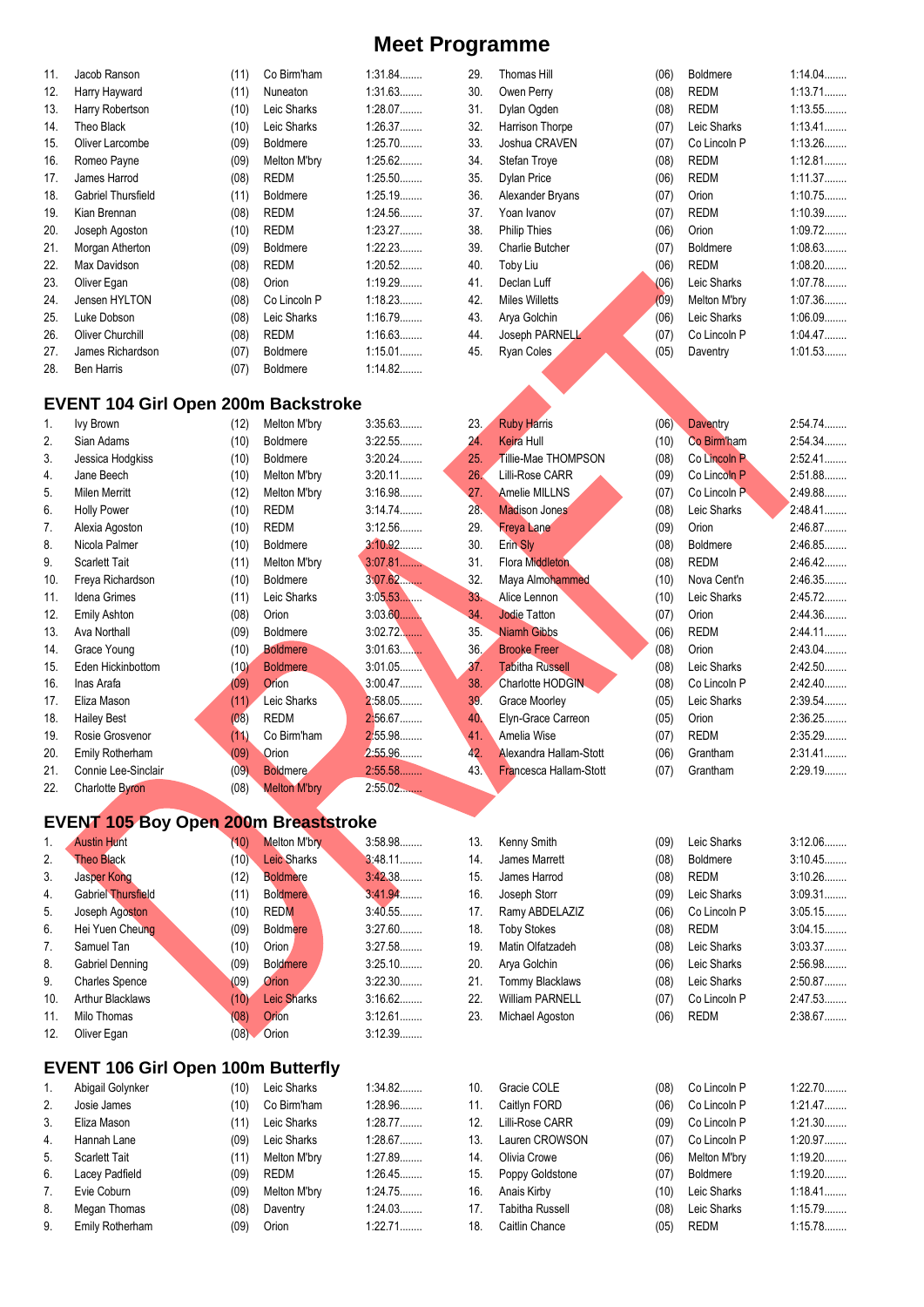| 19. | Ava Alexander                               | (09)         | Leic Sharks         | 1:15.65   | 24. | Olivia Dougan               | (08) | Orion           | 1:11.33 |
|-----|---------------------------------------------|--------------|---------------------|-----------|-----|-----------------------------|------|-----------------|---------|
| 20. | <b>Brooke Freer</b>                         | (08)         | Orion               | $1:14.00$ | 25. | Isabel Sharp                | (06) | Daventry        | 1:11.25 |
| 21. | Chiu Man Rachel Ho                          | (10)         | Orion               | 1:13.81   | 26. | Megan West                  | (08) | Leic Sharks     | 1:10.51 |
| 22. | Amelia Wise                                 | (07)         | <b>REDM</b>         | 1:13.40   | 27. | Amy Willetts                | (07) | Melton M'bry    | 1:10.47 |
| 23. | Lea Bromwich                                | (06)         | Leic Sharks         | 1:12.20   | 28. | Bethan Thomas               | (04) | Daventry        | 1:09.25 |
|     |                                             |              |                     |           |     |                             |      |                 |         |
|     | <b>EVENT 107 Boy Open 50m Freestyle</b>     |              |                     |           |     |                             |      |                 |         |
| 1.  | Loui Mayne                                  | (10)         | Melton M'bry        | 42.78     | 41. | James Marrett               | (08) | <b>Boldmere</b> | 31.67   |
| 2.  | Jasper Kong                                 | (12)         | Boldmere            | 42.59     | 42. | Oliver Egan                 | (08) | Orion           | $31.20$ |
| 3.  | Oliver Tee                                  | (10)         | Melton M'bry        | 42.22     | 43. | Jensen HYLTON               | (08) | Co Lincoln P    | 30.98   |
| 4.  | <b>Austin Hunt</b>                          | (10)         | Melton M'bry        | 41.45     | 44. | Joseph Storr                | (09) | Leic Sharks     | 30.73   |
| 5.  | <b>Oliver GARNER</b>                        | (10)         | Co Lincoln P        | 40.41     | 45. | Matin Olfatzadeh            | (08) | Leic Sharks     | 30.65   |
| 6.  | Joshua Harris                               | (11)         | <b>Boldmere</b>     | 39.63     | 46. | Oliver Churchill            | (08) | <b>REDM</b>     | $30.52$ |
| 7.  | George Ogden                                | (12)         | <b>REDM</b>         | 38.68     | 47. | Luke Dobson                 | (08) | Leic Sharks     | 30.37   |
| 8.  | Henli Davidson                              | (10)         | <b>Boldmere</b>     | 38.08     | 48. | Dylan Ogden                 | (08) | <b>REDM</b>     | 30.35   |
| 9.  | Rinnosuke Tabata                            | (11)         | Boldmere            | 37.44     | 49. | Ethan Keen                  | (07) | Melton M'bry    | $30.32$ |
| 10. | Stanley Hey                                 | (09)         | Melton M'bry        | 37.32     | 50. | Harrison Thorpe             | (07) | Leic Sharks     | 29.99   |
| 11. | Noah Zarifeh                                | (09)         | Orion               | 37.09     | 51. | Stefan Troye                | (08) | <b>REDM</b>     | 29.62   |
| 12. | Harry Hayward                               | (11)         | Nuneaton            | 36.87     | 52. | James Richardson            | (07) | Boldmere        | 29.58   |
| 13. | Caleb Lobo                                  | (11)         | Co Birm'ham         | 36.72     | 53. | Yoan Ivanov                 | (07) | <b>REDM</b>     | 29.44   |
| 14. | <b>Ben Sanders</b>                          |              | <b>Boldmere</b>     | 36.64     | 54. | Joshua CRAVEN               | (07) | Co Lincoln P    | 29.16   |
| 15. | Romeo Payne                                 | (12)<br>(09) | Melton M'bry        | 36.17     | 55. | <b>William PARNELL</b>      | (07) | Co Lincoln P    | 29.10   |
|     |                                             |              |                     |           |     |                             |      |                 | 29.03   |
| 16. | <b>Charles Spence</b>                       | (09)         | Orion               | 36.15     | 56. | Dylan Price                 | (06) | <b>REDM</b>     |         |
| 17. | Jason Li                                    | (12)         | Boldmere            | 36.13     | 57. | <b>Miles Willetts</b>       | (09) | Melton M'bry    | 28.88   |
| 18. | <b>Gabriel Thursfield</b>                   | (11)         | Boldmere            | 35.90     | 58. | <b>Max Davidson</b>         | (08) | <b>REDM</b>     | 28.88   |
| 19. | <b>Toby Williams</b>                        | (11)         | <b>Boldmere</b>     | 35.84     | 59. | <b>Noah Chambers</b>        | (06) | <b>REDM</b>     | 28.84   |
| 20. | Theo Black                                  | (10)         | Leic Sharks         | 35.13     | 60. | <b>Tommy Blacklaws</b>      | (08) | Leic Sharks     | 28.80   |
| 21. | <b>William Stokes</b>                       | (10)         | <b>REDM</b>         | 34.83.    | 61. | <b>Thomas Hill</b>          | (06) | <b>Boldmere</b> | 28.62   |
| 22. | Joseph Agoston                              | (10)         | <b>REDM</b>         | 34.27     | 62. | Toby Liu                    | (06) | <b>REDM</b>     | 28.30   |
| 23. | Harry Robertson                             | (10)         | Leic Sharks         | 34.15     | 63. | Owen Perry                  | (08) | <b>REDM</b>     | 28.27   |
| 24. | Gabriel Denning                             | (09)         | Boldmere            | 33.84     | 64. | Ewan COX                    | (08) | Co Lincoln P    | 28.18   |
| 25. | Samuel Tan                                  | (10)         | Orion               | 33.56     | 65. | <b>Charlie Butcher</b>      | (07) | <b>Boldmere</b> | 28.13   |
| 26. | Hei Yuen Cheung                             | (09)         | <b>Boldmere</b>     | 33.42     | 66. | <b>Ben Harris</b>           | (07) | Boldmere        | 27.94   |
| 27. | George Sarson                               | (10)         | <b>Leic Sharks</b>  | 33.36     | 67. | <b>Josh Mitchell-Storey</b> | (06) | Orion           | 27.82   |
| 28. | Jacob Ranson                                | (11)         | Co Birm'ham         | $33.34$   | 68. | <b>Alexander Bryans</b>     | (07) | Orion           | 27.59   |
| 29. | <b>William Trapp</b>                        | (10)         | Leic Sharks         | 33.06     | 69. | Declan Luff                 | (06) | Leic Sharks     | 27.43   |
| 30. | Ramy ABDELAZIZ                              | (06)         | Co Lincoln P        | 32.98     | 70. | Michael Agoston             | (06) | <b>REDM</b>     | 27.40   |
| 31. | Ciaran Long                                 | (09)         | Daventry            | 32.72     | 71. | <b>Edward Blyth</b>         | (06) | Orion           | 27.00   |
| 32. | Oliver Larcombe                             | (09)         | Boldmere            | 32.71     | 72. | <b>Philip Thies</b>         | (06) | Orion           | 26.88   |
| 33. | Kian Brennan                                | (08)         | <b>REDM</b>         | 32.70.    | 73. | Arya Golchin                | (06) | Leic Sharks     | 26.80   |
| 34. | Milo Thomas                                 | (08)         | Orion               | 32.68.    | 74. | Joseph PARNELL              | (07) | Co Lincoln P    | 26.51   |
| 35. | Freddie TRAGNI                              | (09)         | Co Lincoln P        | 32.56     | 75. | <b>Tyler Coles</b>          | (06) | Daventry        | 26.06   |
| 36. | Jack Smith                                  | (10)         | Leic Sharks         | 32.49     | 76. | Harry Hathaway              | (97) | Melton M'bry    | 25.50   |
| 37. | <b>James Harrod</b>                         | (08)         | <b>REDM</b>         | 32.46     | 77. | Daniel Holmes               | (03) | <b>REDM</b>     | 25.41   |
| 38. | <b>Kenny Smith</b>                          | (09)         | Leic Sharks         | 32.45     | 78. | Adam Drew                   | (05) | Melton M'bry    | 25.26   |
| 39. | <b>Morgan Atherton</b>                      | (09)         | <b>Boldmere</b>     | 31.90     | 79. | Ryan Coles                  | (05) | Daventry        | 25.19.  |
| 40. | <b>Toby Stokes</b>                          | (08)         | <b>REDM</b>         | 31.68     | 80. | Jack Taylor                 | (04) | Leic Sharks     | 25.08   |
|     |                                             |              |                     |           |     |                             |      |                 |         |
|     | <b>EVENT 108 Girl Open 50m Breaststroke</b> |              |                     |           |     |                             |      |                 |         |
| 1.  | Natasha Ballendat                           | (10)         | Leic Sharks         | 53.03     | 19. | <b>Holly Power</b>          | (10) | <b>REDM</b>     | 46.16   |
| 2.  | Saskia Van Hasselt                          | (10)         | Melton M'bry        | 52.78     | 20. | Ruby Meakin                 | (08) | Melton M'bry    | 46.05   |
| 3.  | <b>Scarlett Tait</b>                        | (11)         | <b>Melton M'bry</b> | 52.67     | 21. | Eva Firth                   | (09) | Melton M'bry    | 45.94   |
| 4.  | Jessica Hodgkiss                            | (10)         | <b>Boldmere</b>     | 52.63     | 22. | Megan Owen                  | (09) | Melton M'bry    | 45.92   |
| 5.  | Missi Waik                                  | (10)         | <b>Melton M'bry</b> | 52.45     | 23. | Eliza Mason                 | (11) | Leic Sharks     | 45.85   |
| 6.  | Sophie Sharpe                               | (10)         | <b>Melton M'bry</b> | 52.31     | 24. | Tillie-Mae THOMPSON         | (08) | Co Lincoln P    | 45.77   |
| 7.  | <b>Milen Merritt</b>                        | (12)         | Melton M'bry        | $51.02$   | 25. | Rosie Grosvenor             | (11) | Co Birm'ham     | 45.49   |
| 8.  | Jessica BARGH                               | (10)         | Co Lincoln P        | 50.92     | 26. | Alexia Agoston              | (10) | <b>REDM</b>     | 45.44   |
| 9.  | Idena Grimes                                | (11)         | Leic Sharks         | 50.86     | 27. | Hannah Lane                 | (09) | Leic Sharks     | 45.34   |
| 10. | Ruth Holly                                  | (10)         | Boldmere            | 50.19     | 28. | <b>Hailey Best</b>          | (08) | <b>REDM</b>     | 45.31   |
| 11. | Jane Beech                                  | (10)         | Melton M'bry        | 49.90     | 29. | Catherine Ehlertsen         | (12) | <b>REDM</b>     | 45.23   |
| 12. | <b>Tilly Farmer</b>                         | (11)         | Co Birm'ham         | 49.58     | 30. | Grace Young                 | (10) | Boldmere        | 44.91   |
| 13. | Abigail Golynker                            | (10)         | Leic Sharks         | 48.56     | 31. | Niamh Bates                 | (09) | <b>REDM</b>     | 44.82   |
| 14. | <b>Esther Golynker</b>                      | (10)         | Leic Sharks         | 48.02     | 32. | Elsie Keogh                 | (09) | Boldmere        | 44.82   |
| 15. | Josie James                                 | (10)         | Co Birm'ham         | 47.93     | 33. | Ellie Hull                  | (11) | Co Birm'ham     | 44.68   |
|     |                                             |              |                     |           |     |                             |      |                 |         |

13. Abigail Golynker (10) Leic Sharks 14. Esther Golynker (10) Leic Sharks 15. Josie James (10) Co Birm'ham 47.93........ 16. Nicola Palmer (10) Boldmere 46.79........

17. Phoebe Barton-Butcher (10) Orion 46.53........ 18. Sian Adams (10) Boldmere 46.27........

33. Ellie Hull (11) Co Birm'ham 44.68........ 34. Keira Hull (10) Co Birm'ham 44.40........ 35. Olivia Jarman (08) Melton M'bry 43.87........ 36. Amelie Zarifeh (08) Orion 43.76........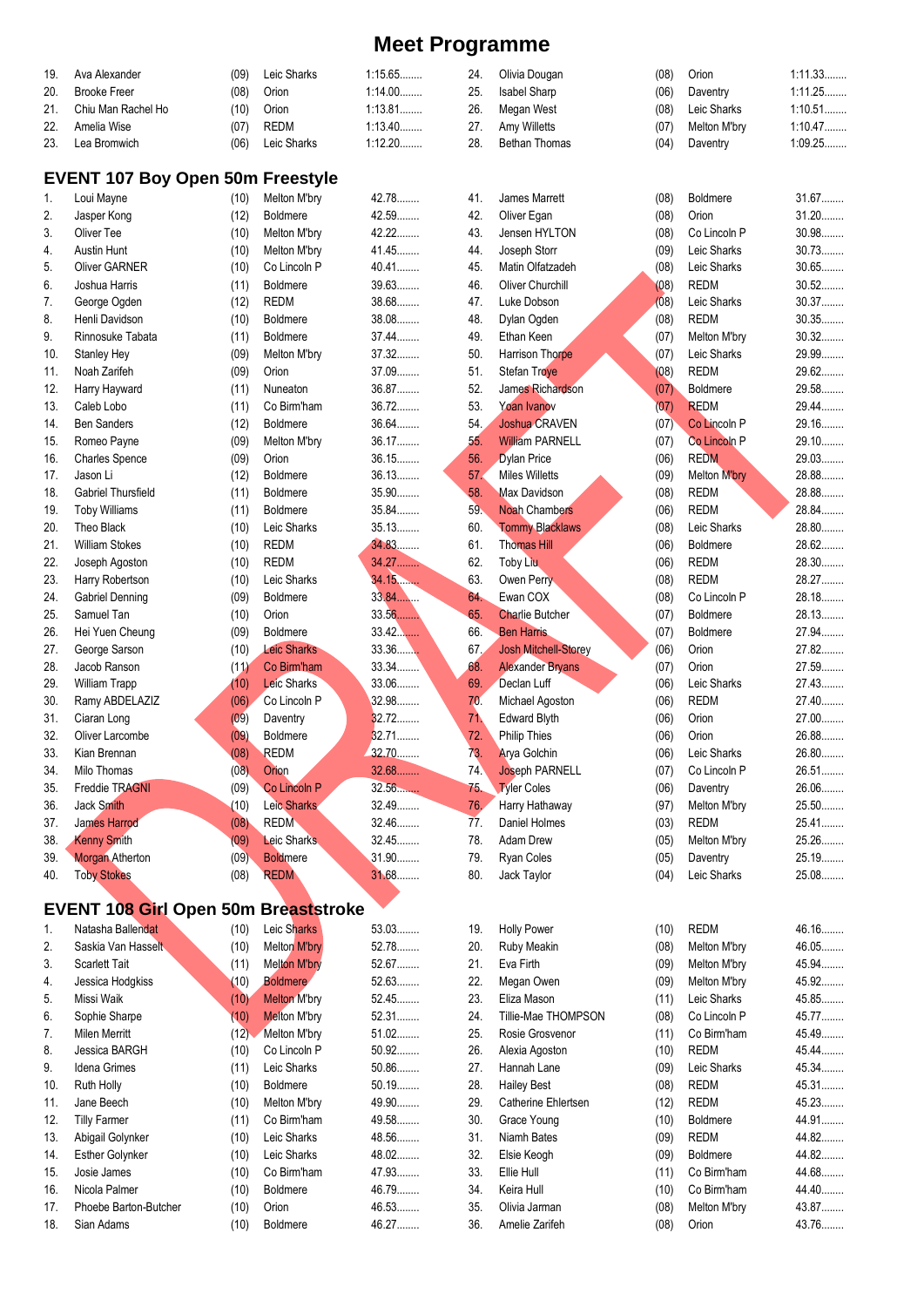| 37. | Charlotte HODGIN                          | (08) | Co Lincoln P        | 43.70     | 59. | Amber Partridge         | (10) | <b>Boldmere</b>     | 40.02              |
|-----|-------------------------------------------|------|---------------------|-----------|-----|-------------------------|------|---------------------|--------------------|
| 38. | Evie Coburn                               | (09) | Melton M'bry        | 43.17     | 60. | Wyni OWEN               | (08) | Co Lincoln P        | 39.84              |
| 39. | <b>Isabelle Andrews</b>                   | (07) | Boldmere            | 43.05     | 61. | <b>Emily Holmes</b>     | (07) | <b>REDM</b>         | 39.69              |
|     |                                           |      |                     | 42.68     |     |                         |      |                     | 39.56              |
| 40. | Lacey Padfield                            | (09) | <b>REDM</b>         |           | 62. | Flora Middleton         | (08) | <b>REDM</b>         |                    |
| 41. | Chloe Arthur                              | (07) | <b>Boldmere</b>     | 42.63     | 63. | Niamh Pierce            | (09) | Leic Sharks         | 39.48              |
| 42. | Audrey Reinarz                            | (08) | Orion               | 42.02     | 64. | Olivia Crowe            | (06) | Melton M'bry        | 39.46              |
| 43. | Maya Almohammed                           | (10) | Nova Cent'n         | 41.99     | 65. | Evie Pemberton-Cauvain  | (08) | <b>REDM</b>         | 39.25              |
| 44. | Ruby-Rosella Peace                        | (10) | Co Birm'ham         | 41.89     | 66. | Izzy Macswiney          | (08) | Leic Sharks         | 39.16              |
| 45. | Emilia Spence                             | (11) | Co Birm'ham         | 41.74     | 67. | <b>Brooke Freer</b>     | (08) | Orion               | $39.02$            |
| 46. | Martha Campbell                           | (08) | Melton M'bry        | 41.67     | 68. | Bethany Walker          | (03) | Melton M'bry        | 38.76              |
| 47. | Mia Duggan                                | (08) | <b>REDM</b>         | 41.46     | 69. | Olivia Dougan           | (08) | Orion               | 38.73              |
| 48. | Chiu Man Rachel Ho                        | (10) | Orion               | 41.25     | 70. | Abigail Tan             | (05) | Orion               | 38.16              |
| 49. | Louise Quirke                             | (04) | <b>REDM</b>         | 41.23     | 71. | Grace Cooper            | (07) | Boldmere            | 37.66              |
| 50. | Amelia Gray                               | (08) | <b>Boldmere</b>     | 41.14.    | 72. | Charlotte Byron         | (08) | Melton M'bry        | 37.61              |
| 51. | Alexandra Williams                        | (08) | <b>Boldmere</b>     | $41.12$   | 73. | Molly Egan              | (06) | Orion               | 37.58              |
| 52. | lvy Byng                                  | (05) | <b>REDM</b>         | 40.49     | 74. | Casey CLEAVER           | (06) | Co Lincoln P        | 37.56              |
| 53. | Aisling Quirke                            | (05) | <b>REDM</b>         | 40.35     | 75. | Neve Jones              | (06) | Leic Sharks         | 37.38              |
| 54. | Emily Ralph                               | (08) | <b>Boldmere</b>     | 40.33     | 76. | Maisie Speirs           | (06) | Leic Sharks         | 37.27              |
|     | Jodie Tatton                              |      | Orion               | 40.32     | 77. |                         |      | Co Lincoln P        | 37.09              |
| 55. |                                           | (07) |                     |           |     | Madeleine SMIRTHWAITE   | (08) |                     |                    |
| 56. | Poppy Goldstone                           | (07) | Boldmere            | 40.31     | 78. | Sophia Okoosi-Dunn      | (05) | Orion               | 36.66              |
| 57. | Eloise Allsager                           | (07) | Melton M'bry        | 40.09     | 79. | Zoe Nicholls            | (06) | <b>Melton M'bry</b> | 36.45              |
| 58. | Daisy Dillon-Cambridge                    | (07) | <b>REDM</b>         | 40.02     | 80. | Eva Spence              | (06) | <b>Orion</b>        | 35.16              |
|     |                                           |      |                     |           |     |                         |      |                     |                    |
|     | <b>EVENT 209 Boy Open 200m Freestyle</b>  |      |                     |           |     |                         |      |                     |                    |
| 1.  | George Ogden                              | (12) | <b>REDM</b>         | 3:16.78   | 30. | Dylan Ogden             | (08) | <b>REDM</b>         | 2:31.33            |
| 2.  | Jasper Kong                               | (12) | <b>Boldmere</b>     | 3:14.13   | 31. | <b>Oliver Churchill</b> | (08) | <b>REDM</b>         | 2:29.38            |
| 3.  | Austin Hunt                               | (10) | Melton M'bry        | 3:12.63   | 32. | Ewan COX                | (08) | Co Lincoln P        | 2:27.20            |
| 4.  | Caleb Lobo                                | (11) | Co Birm'ham         | 3:11.13   | 33. | Joseph Storr            | (09) | Leic Sharks         | 2:25.93            |
| 5.  | Eli Moodley                               | (12) | NottmLeander        | 3:10.08   | 34. | <b>James Marrett</b>    | (08) | <b>Boldmere</b>     | 2:24.63            |
| 6.  | Rinnosuke Tabata                          | (11) | Boldmere            | 3:01.83   | 35. | Luke Dobson             | (08) | Leic Sharks         | 2:22.66            |
| 7.  | <b>Ben Sanders</b>                        | (12) | <b>Boldmere</b>     | $3:00.62$ | 36. | James Richardson        | (07) | <b>Boldmere</b>     | $2:22.44$          |
|     | <b>Arthur Blacklaws</b>                   |      | Leic Sharks         | 2:56.81   |     |                         |      | <b>REDM</b>         | 2:22.02            |
| 8.  |                                           | (10) |                     |           | 37. | <b>Dylan Price</b>      | (06) |                     |                    |
| 9.  | <b>Toby Williams</b>                      | (11) | Boldmere            | $2:55.54$ | 38. | Nathan Vega Flores      | (08) | Nuneaton            | 2:21.84            |
| 10. | <b>William Stokes</b>                     | (10) | <b>REDM</b>         | $2:53.36$ | 39. | <b>Alexander Bryans</b> | (07) | Orion               | $2:21.41$          |
| 11. | Theo Black                                | (10) | <b>Leic Sharks</b>  | 2.52.49   | 40. | <b>Thomas Hill</b>      | (06) | Boldmere            | $2:21.02$          |
| 12. | <b>Gabriel Thursfield</b>                 | (11) | <b>Boldmere</b>     | 2:51.71   | 41. | <b>Ben Harris</b>       | (07) | <b>Boldmere</b>     | 2:18.76            |
| 13. | Matthew Vega-Flores                       | (11) | Nuneaton            | 2:51.36   | 42. | Tommy Blacklaws         | (08) | Leic Sharks         | 2:18.61            |
| 14. | Jason Li                                  | (12) | Boldmere            | 2:48.63   | 43. | Harrison Thorpe         | (07) | Leic Sharks         | 2:18.40            |
| 15. | Joseph Agoston                            | (10) | <b>REDM</b>         | 2:46.07   | 44. | Declan Luff             | (06) | Leic Sharks         | 2:17.78            |
| 16. | Hei Yuen Cheung                           | (09) | Boldmere            | 2:44.80   | 45. | <b>Miles Willetts</b>   | (09) | Melton M'bry        | 2:17.40            |
| 17. | Oliver Egan                               | (08) | Orion               | 2.43.48   | 46. | <b>Max Davidson</b>     | (08) | <b>REDM</b>         | 2:16.83            |
| 18. | Jacob Ranson                              | (11) | Co Birm'ham         | 2:43.20   | 47. | <b>Noah Chambers</b>    | (06) | <b>REDM</b>         | 2:16.68            |
| 19. | <b>Stanley Hey</b>                        | (09) | <b>Melton M'bry</b> | 2:43.11   | 48. | Ryan Coles              | (05) | Daventry            | 2:16.50            |
| 20. | <b>Harry Robertson</b>                    | (10) | Leic Sharks         | 2:42.76   | 49. | Michael Agoston         | (06) | <b>REDM</b>         | 2:16.08            |
| 21. | <b>Gabriel Denning</b>                    |      | <b>Boldmere</b>     | 2:40.82   | 50. | Charlie Butcher         |      | <b>Boldmere</b>     | 2:15.92            |
|     |                                           | (09) |                     |           |     |                         | (07) |                     |                    |
| 22. | <b>Oliver Larcombe</b>                    | (09) | <b>Boldmere</b>     | 2:38.27   | 51. | <b>Charlie Neece</b>    | (05) | Melton M'bry        | 2:15.14            |
| 23. | Morgan Atherton                           | (09) | <b>Boldmere</b>     | 2:37.67   | 52. | Arya Golchin            | (06) | Leic Sharks         | 2:14.31            |
| 24. | Kenny Smith                               | (09) | Leic Sharks         | 2:36.15   | 53. | <b>Philip Thies</b>     | (06) | Orion               | 2:13.48            |
| 25. | William Trapp                             | (10) | Leic Sharks         | 2:33.87   | 54. | Toby Liu                | (06) | <b>REDM</b>         | 2:10.52            |
| 26. | George Sarson                             | (10) | Leic Sharks         | 2:33.80   | 55. | <b>Tyler Coles</b>      | (06) | Daventry            | 2:09.40            |
| 27. | Ciaran Long                               | (09) | Daventry            | 2:33.01   | 56. | Joseph PARNELL          | (07) | Co Lincoln P        | 2:07.91            |
| 28. | Jack Smith                                | (10) | Leic Sharks         | 2:32.71   | 57. | <b>Edward Blyth</b>     | (06) | Orion               | 2:06.59            |
| 29. | Matin Olfatzadeh                          | (08) | <b>Leic Sharks</b>  | 2:32.56   | 58. | William Poyser          | (05) | Leic Sharks         | 2:03.43            |
|     |                                           |      |                     |           |     |                         |      |                     |                    |
|     | <b>EVENT 210 Girl Open 400m Freestyle</b> |      |                     |           |     |                         |      |                     |                    |
| 1.  | Rosie Grosvenor                           |      | (11) Co Birm'ham    | 5:39.67   | 13. | Alice Lennon            | (10) | Leic Sharks         | 5:18.59            |
| 2.  | Mia Duggan                                | (08) | <b>REDM</b>         | 5:37.93   | 14. | Niamh Gibbs             | (06) | <b>REDM</b>         | 5:14.65            |
| 3.  | Idena Grimes                              | (11) | Leic Sharks         | 5:37.61   | 15. | <b>Isabelle Andrews</b> | (07) | <b>Boldmere</b>     | $5:11.09$          |
| 4.  | Emily Rotherham                           | (09) | Orion               | 5:31.09   | 16. | Eva Spence              | (06) | Orion               | 5:10.28            |
| 5.  | Freya Richardson                          | (10) | Boldmere            | 5:28.36   | 17. | Madison Jones           | (08) | Leic Sharks         | 5:09.34            |
|     |                                           |      |                     |           |     |                         |      |                     |                    |
| 6.  | Grace Young                               | (10) | Boldmere            | 5:28.33   | 18. | Charlotte HODGIN        | (08) | Co Lincoln P        | 5:06.55<br>5:06.32 |
| 7.  | Amber Partridge                           | (10) | Boldmere            | 5:28.31   | 19. | Amelia Wise             | (07) | <b>REDM</b>         |                    |
| 8.  | Eden Hickinbottom                         | (10) | <b>Boldmere</b>     | 5:28.30   | 20. | Eloise Allsager         | (07) | Melton M'bry        | 5:04.67            |
| 9.  | Erin Sly                                  | (08) | <b>Boldmere</b>     | 5:23.76   | 21. | Anais Kirby             | (10) | Leic Sharks         | 5:03.35            |
| 10. | Lacey Padfield                            | (09) | <b>REDM</b>         | 5:22.23   | 22. | Amy Willetts            | (07) | Melton M'bry        | 5:03.25            |
| 11. | Ava Alexander                             | (09) | Leic Sharks         | 5:20.29   | 23. | <b>Tabitha Russell</b>  | (08) | Leic Sharks         | 5:01.74            |
| 12. | Eliza Mason                               | (11) | Leic Sharks         | 5:19.17   | 24. | Megan West              | (08) | Leic Sharks         | 4:55.49            |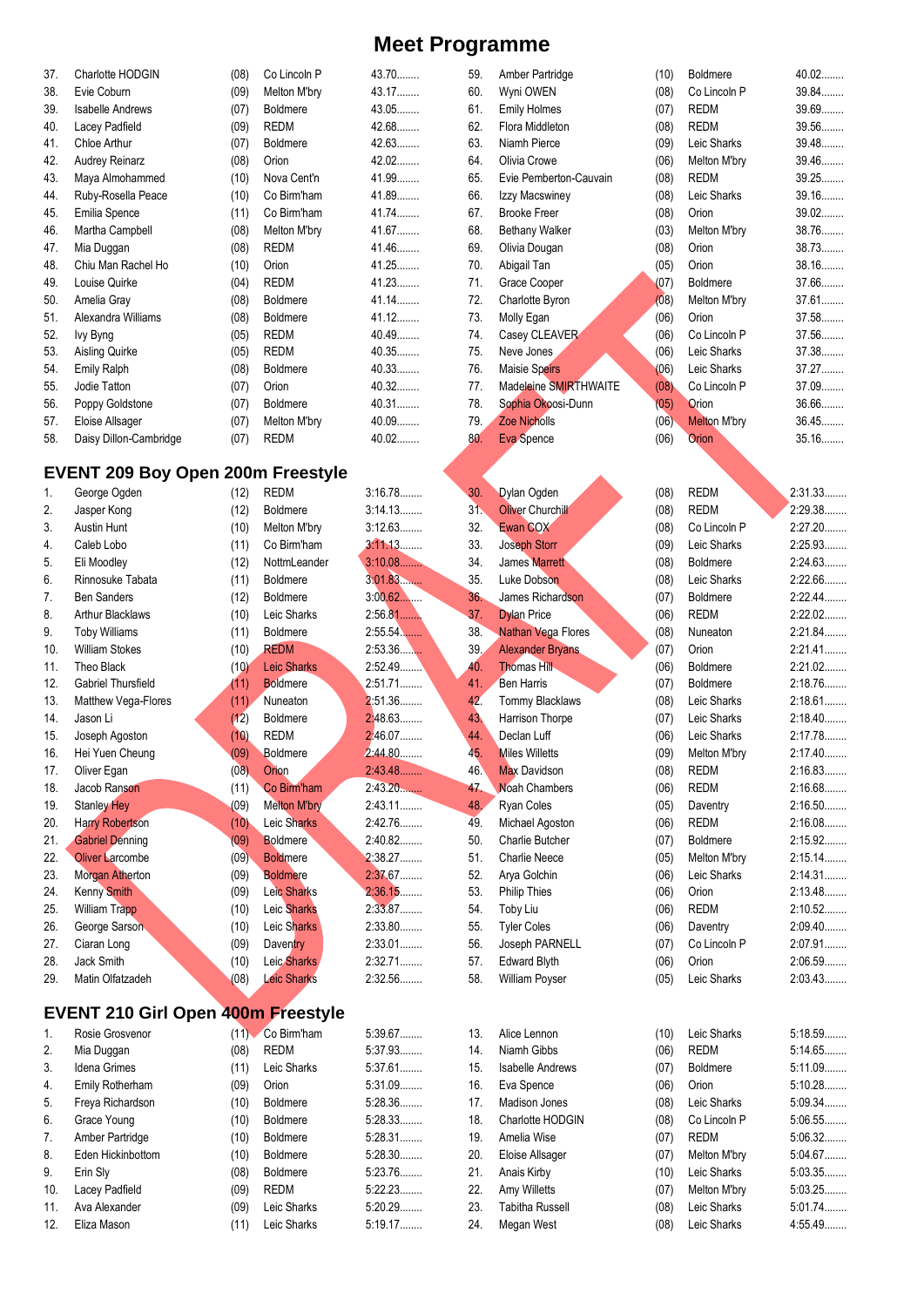| 25. | Grace Grindrod                              | (08) | Daventry            | 4:55.14   | 28.             | Lucie Bannatyne             | (07) | Leic Sharks         | 4:41.73 |
|-----|---------------------------------------------|------|---------------------|-----------|-----------------|-----------------------------|------|---------------------|---------|
| 26. | Olivia Dougan                               | (08) | Orion               | 4:53.43   | 29.             | Grace Moorley               | (05) | Leic Sharks         | 4:32.22 |
| 27. | Francesca Hallam-Stott                      | (07) | Grantham            | 4:44.37   |                 |                             |      |                     |         |
|     |                                             |      |                     |           |                 |                             |      |                     |         |
|     | <b>EVENT 211 Boy Open 100m Breaststroke</b> |      |                     |           |                 |                             |      |                     |         |
| 1.  | Rinnosuke Tabata                            | (11) | Boldmere            | 1:53.48   | 21.             | Ethan Keen                  | (07) | Melton M'bry        | 1:28.15 |
| 2.  | Loui Mayne                                  | (10) | Melton M'bry        | 1:52.24   | 22.             | Milo Thomas                 | (08) | Orion               | 1:28.03 |
|     |                                             |      |                     |           |                 |                             |      |                     |         |
| 3.  | Austin Hunt                                 | (10) | Melton M'bry        | $1:52.04$ | 23.             | James Harrod                | (08) | <b>REDM</b>         | 1:28.01 |
| 4.  | Oliver Tee                                  | (10) | Melton M'bry        | 1:51.98   | 24.             | Ramy ABDELAZIZ              | (06) | Co Lincoln P        | 1:25.24 |
| 5.  | Jason Li                                    | (12) | <b>Boldmere</b>     | $1:48.00$ | 25.             | Matin Olfatzadeh            | (08) | Leic Sharks         | 1:24.74 |
| 6.  | Jasper Kong                                 | (12) | <b>Boldmere</b>     | 1:46.91   | 26.             | Callum Hobbs                | (07) | <b>REDM</b>         | 1:24.21 |
| 7.  | <b>Toby Williams</b>                        | (11) | <b>Boldmere</b>     | 1:46.38   | 27.             | <b>Ben Harris</b>           | (07) | Boldmere            | 1:24.13 |
| 8.  | Theo Black                                  | (10) | Leic Sharks         | 1.42.48   | 28.             | Kenny Smith                 | (09) | Leic Sharks         | 1:23.43 |
| 9.  | Jacob Ranson                                | (11) | Co Birm'ham         | 1.41.51   | 29.             | Owen Perry                  | (08) | <b>REDM</b>         | 1:23.35 |
| 10. | Joseph Agoston                              | (10) | <b>REDM</b>         | 1:41.02   | 30.             | <b>Toby Stokes</b>          | (08) | <b>REDM</b>         | 1:22.78 |
| 11. | Noah Crowe                                  | (08) | Melton M'bry        | 1:38.74   | 31.             | Charlie Butcher             | (07) | Boldmere            | 1:21.62 |
| 12. | Gabriel Denning                             | (09) | <b>Boldmere</b>     | 1:38.50   | 32.             | Declan Luff                 | (06) | Leic Sharks         | 1:21.30 |
| 13. | Noah Zarifeh                                | (09) | Orion               | 1:37.57   | 33.             | <b>William Poyser</b>       | (05) | Leic Sharks         | 1:19.48 |
| 14. | James Marrett                               |      |                     | $1:37.11$ | 34.             |                             | (06) | Leic Sharks         | 1:18.06 |
|     |                                             | (08) | <b>Boldmere</b>     |           |                 | Arya Golchin                |      |                     |         |
| 15. | Samuel Tan                                  | (10) | Orion               | 1:35.92   | 35.             | <b>Josh Mitchell-Storey</b> | (06) | Orion               | 1:17.41 |
| 16. | Hei Yuen Cheung                             | (09) | Boldmere            | 1:33.54   | 36.             | <b>Harry Hathaway</b>       | (97) | <b>Melton M'bry</b> | 1:16.74 |
| 17. | Oliver Larcombe                             | (09) | <b>Boldmere</b>     | 1:33.41   | 37 <sub>1</sub> | <b>William PARNELL</b>      | (07) | Co Lincoln P        | 1:16.07 |
| 18. | <b>Arthur Blacklaws</b>                     | (10) | Leic Sharks         | 1:32.26   | 38.             | <b>Edward Blyth</b>         | (06) | Orion.              | 1:15.68 |
| 19. | Charles Spence                              | (09) | Orion               | 1:30.76   | 39.             | Daniel Holmes               | (03) | <b>REDM</b>         | 1:12.43 |
| 20. | Oliver Egan                                 | (08) | Orion               | 1:29.75   | 40.             | Michael Agoston             | (06) | <b>REDM</b>         | 1:11.98 |
|     |                                             |      |                     |           |                 |                             |      |                     |         |
|     | <b>EVENT 212 Girl Open 50m Butterfly</b>    |      |                     |           |                 |                             |      |                     |         |
| 1.  | <b>Milen Merritt</b>                        | (12) | Melton M'bry        | 47.37     | 40.             | Josie James                 | (10) | Co Birm'ham         | $36.52$ |
| 2.  | Phoebe Barton-Butcher                       | (10) | Orion               | 44.81     | 41.             | Niamh Gibbs                 | (06) | <b>REDM</b>         | 35.92   |
|     |                                             |      |                     |           |                 |                             |      |                     | 35.91   |
| 3.  | Ruth Holly                                  | (10) | Boldmere            | 44.72     | 42.             | Gracie COLE                 | (08) | Co Lincoln P        |         |
| 4.  | Sienna Jagpal                               | (11) | <b>Boldmere</b>     | 44.40     | 43.             | <b>Isabelle Andrews</b>     | (07) | <b>Boldmere</b>     | 35.88   |
| 5.  | Cecilia Brutton                             | (11) | <b>Boldmere</b>     | 44.12.    | 44.             | Evie Coburn                 | (09) | Melton M'bry        | 35.55   |
| 6.  | Amy Edwards                                 | (11) | <b>Boldmere</b>     | 44.10.    | 45.             | <b>Lauren CROWSON</b>       | (07) | Co Lincoln P        | 35.41   |
| 7.  | Jessica Hodgkiss                            | (10) | <b>Boldmere</b>     | 42.54     | 46.             | Abigail Tan                 | (05) | Orion               | 35.28   |
| 8.  | Freya Richardson                            | (10) | <b>Boldmere</b>     | 42.44.    | 47.             | <b>Izzy Macswiney</b>       | (08) | Leic Sharks         | $35.21$ |
| 9.  | <b>Tilly Farmer</b>                         | (11) | Co Birm'ham         | 42.44     | 48.             | Maya Almohammed             | (10) | Nova Cent'n         | $35.19$ |
| 10. | Nicola Palmer                               | (10) | Boldmere            | 42.43.    | 49.             | Flora Middleton             | (08) | <b>REDM</b>         | $35.05$ |
| 11. | Abigail Golynker                            | (10) | Leic Sharks         | 41.19.    | 50.             | Elyn-Grace Carreon          | (05) | Orion               | 34.54   |
| 12. | Hannah Lane                                 | (09) | Leic Sharks         | 41.17     | 51.             | Grace Cooper                | (07) | <b>Boldmere</b>     | 34.53   |
| 13. | <b>Hailey Best</b>                          | (08) | <b>REDM</b>         | 41.16     | 52.             | <b>Lilli-Rose CARR</b>      | (09) | Co Lincoln P        | 34.49   |
| 14. | Alexia Agoston                              | (10) | <b>REDM</b>         | 41.09     | 53.             | Mia Duggan                  | (08) | <b>REDM</b>         | 34.35   |
| 15. | <b>Grace Ballard</b>                        | (09) | <b>REDM</b>         | 41.02     | 54.             | Caitlyn FORD                | (06) | Co Lincoln P        | 34.20   |
|     | <b>Scarlett Tait</b>                        |      |                     | 41.00     |                 |                             |      |                     | 34.06   |
| 16. |                                             | (11) | <b>Melton M'bry</b> |           | 55.             | <b>Tabitha Russell</b>      | (08) | Leic Sharks         |         |
| 17. | Martha Campbell                             | (08) | Melton M'bry        | 40.87     | 56.             | Anais Kirby                 | (10) | Leic Sharks         | 34.05   |
| 18. | <b>Niamh Pierce</b>                         | (09) | Leic Sharks         | 40.71     | 57.             | Charlotte Byron             | (08) | Melton M'bry        | 34.01   |
| 19. | <b>Rosie Grosvenor</b>                      | (11) | Co Birm'ham         | 40.31     | 58.             | Molly Egan                  | (06) | Orion               | 33.91   |
| 20. | <b>Freya Churchill</b>                      | (09) | <b>REDM</b>         | 40.19     | 59.             | Olivia Crowe                | (06) | Melton M'bry        | 33.87   |
| 21. | <b>Catherine Ehlertsen</b>                  | (12) | <b>REDM</b>         | 40.15     | 60.             | Zoe Nicholls                | (06) | Melton M'bry        | 33.85   |
| 22. | Keira Hull                                  | (10) | Co Birm'ham         | 39.25     | 61.             | Caitlin Chance              | (05) | <b>REDM</b>         | 33.52   |
| 23. | Ellie Hull                                  | (11) | Co Birm'ham         | 39.20     | 62.             | <b>Lucy Dilkes</b>          | (01) | Melton M'bry        | $33.52$ |
| 24. | Tillie-Mae THOMPSON                         | (08) | Co Lincoln P        | 39.17     | 63.             | Ava Alexander               | (09) | Leic Sharks         | $33.51$ |
| 25. | Amber Partridge                             | (10) | <b>Boldmere</b>     | 39.08     | 64.             | Eva Spence                  | (06) | Orion               | 33.44   |
| 26. | Eliza Mason                                 | (11) | <b>Leic Sharks</b>  | 39.07     | 65.             | Poppy Goldstone             | (07) | <b>Boldmere</b>     | 32.97   |
| 27. | Madeleine SMIRTHWAITE                       | (08) | Co Lincoln P        | 38.84     | 66.             | Lucie Bannatyne             | (07) | Leic Sharks         | 32.78   |
|     |                                             |      |                     |           |                 |                             |      |                     | 32.60   |
| 28. | Grace Young                                 | (10) | <b>Boldmere</b>     | 38.78     | 67.             | Amelia Wise                 | (07) | <b>REDM</b>         |         |
| 29. | Amelie Zarifeh                              | (08) | Orion               | 38.70     | 68.             | <b>Bethany Walker</b>       | (03) | Melton M'bry        | 32.58   |
| 30. | Abigail Davidson                            | (10) | <b>REDM</b>         | 38.47     | 69.             | Grace Moorley               | (05) | Leic Sharks         | 32.58   |
| 31. | Eden Hickinbottom                           | (10) | Boldmere            | 38.40     | 70.             | <b>Brooke Freer</b>         | (08) | Orion               | 32.42   |
| 32. | Megan Thomas                                | (08) | Daventry            | 37.89     | 71.             | Isabel Sharp                | (06) | Daventry            | 32.15   |
| 33. | Emma Becker                                 | (09) | Daventry            | 37.79     | 72.             | Chiu Man Rachel Ho          | (10) | Orion               | 31.95   |
| 34. | Connie Lee-Sinclair                         | (09) | <b>Boldmere</b>     | 37.77     | 73.             | Casey CLEAVER               | (06) | Co Lincoln P        | 31.94   |
| 35. | Alexandra Williams                          | (08) | Boldmere            | 37.30     | 74.             | Lea Bromwich                | (06) | Leic Sharks         | 31.86   |
| 36. | Amelia Gray                                 | (08) | Boldmere            | 37.21     | 75.             | Bethan Thomas               | (04) | Daventry            | 31.73   |
| 37. | Mia Woodhall                                | (07) | <b>Boldmere</b>     | 37.06     | 76.             | Olivia Dougan               | (08) | Orion               | 31.53   |
| 38. | Ava Northall                                |      | Boldmere            | 36.96     | 77.             | Amy Willetts                |      | Melton M'bry        | 30.97   |
|     |                                             | (09) |                     |           |                 |                             | (07) |                     |         |
| 39. | Chloe Arthur                                | (07) | Boldmere            | 36.79     | 78.             | Katie FOUNDS                | (06) | Co Lincoln P        | $30.22$ |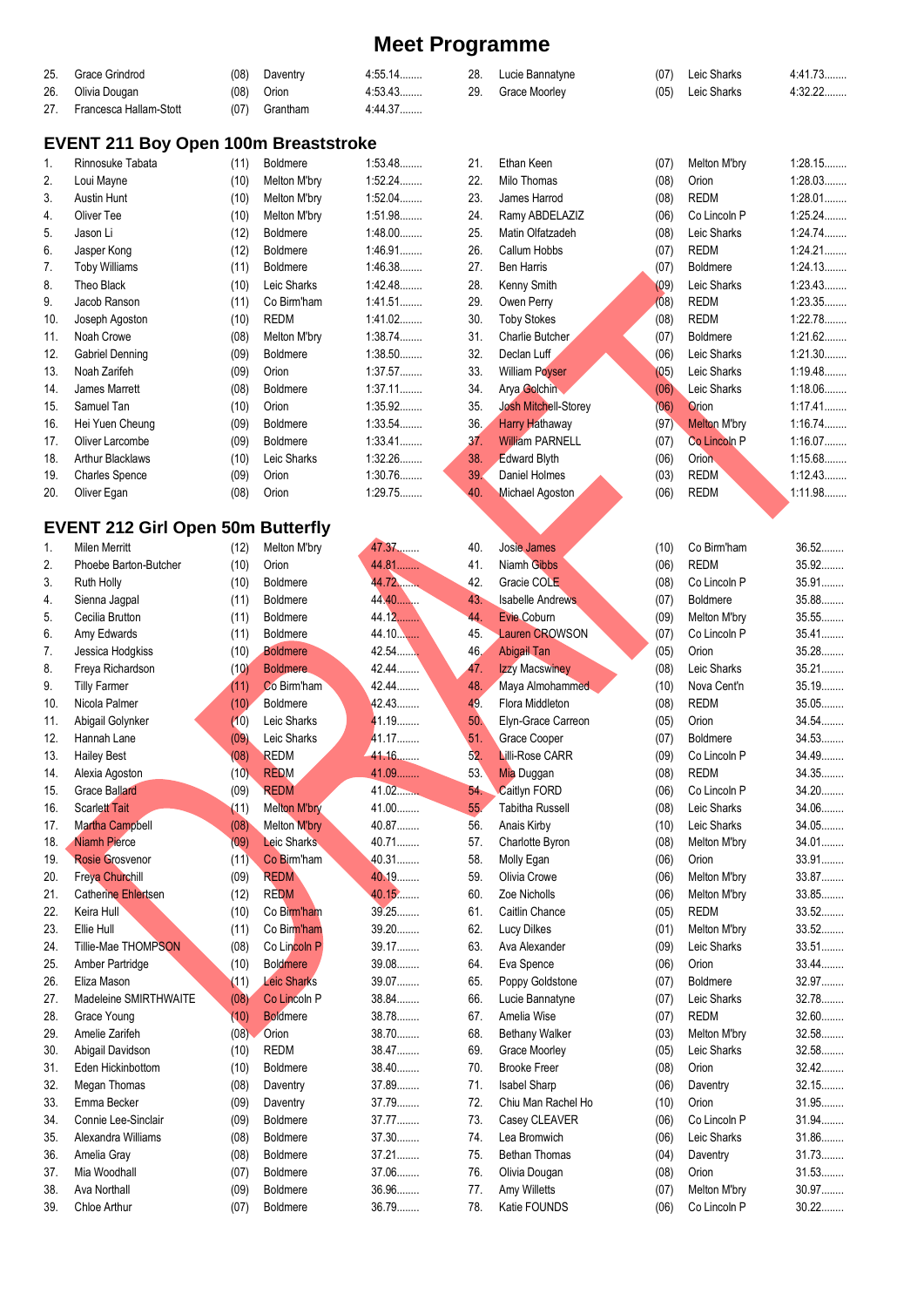|     | <b>EVENT 213 Boy Open 200m Butterfly</b>  |      |                              |                      |      |                                                   |       |                                    |                      |
|-----|-------------------------------------------|------|------------------------------|----------------------|------|---------------------------------------------------|-------|------------------------------------|----------------------|
| 1.  | <b>Gabriel Thursfield</b>                 | (11) | <b>Boldmere</b>              | $3:28.80$            | 4.   | Tommy Blacklaws                                   | (08)  | Leic Sharks                        | 2:35.70              |
| 2.  | <b>William Trapp</b>                      | (10) | Leic Sharks                  | 2:54.50              | 5.   | <b>Tyler Coles</b>                                | (06)  | Daventry                           | 2:22.20              |
| 3.  | Joseph Storr                              | (09) | Leic Sharks                  | 2:50.85              |      |                                                   |       |                                    |                      |
|     |                                           |      |                              |                      |      |                                                   |       |                                    |                      |
|     | <b>EVENT 214 Girl Open 100m Freestyle</b> |      |                              |                      |      |                                                   |       |                                    | 1:12.22              |
| 1.  | <b>Esther Golynker</b>                    | (10) | Leic Sharks                  | 1:27.55<br>1:26.80   | 51.  | Grace Cooper                                      | (07)  | <b>Boldmere</b>                    |                      |
| 2.  | Sienna Jagpal                             | (11) | <b>Boldmere</b>              |                      | 52.  | Ava Northall                                      | (09)  | <b>Boldmere</b>                    | 1:12.16<br>1:11.73   |
| 3.  | Saskia Van Hasselt                        | (10) | Melton M'bry                 | 1:26.59<br>1:26.55   | 53.  | Eden Hickinbottom                                 | (10)  | <b>Boldmere</b><br><b>Boldmere</b> |                      |
| 4.  | Cecilia Brutton                           | (11) | <b>Boldmere</b>              |                      | 54.  | <b>Emily Ralph</b>                                | (08)  |                                    | 1:11.62              |
| 5.  | Amy Edwards                               | (11) | <b>Boldmere</b>              | 1:26.50              | 55.  | Aisling Quirke                                    | (05)  | <b>REDM</b>                        | 1:11.58              |
| 6.  | <b>Milen Merritt</b>                      | (12) | Melton M'bry<br>Co Lincoln P | 1:25.90              | 56.  | Gracie COLE                                       | (08)  | Co Lincoln P                       | 1:11.49              |
| 7.  | <b>Jessica BARGH</b>                      | (10) |                              | 1:25.50              | 57.  | Connie Lee-Sinclair                               | (0.9) | Boldmere                           | 1:11.47              |
| 8.  | Natasha Ballendat                         | (10) | Leic Sharks                  | 1:25.12              | 58.  | Freya Richardson                                  | (10)  | <b>Boldmere</b>                    | 1:11.42              |
| 9.  | Missi Waik                                | (10) | Melton M'bry                 | 1:24.90              | 59.  | Lilli-Rose CARR                                   | (09)  | Co Lincoln P                       | 1:11.33              |
| 10. | Jane Beech                                | (10) | Melton M'bry                 | 1:24.22              | 60.  | Louise Quirke                                     | (04)  | <b>REDM</b>                        | 1:11.31              |
| 11. | Ruby-Rosella Peace                        | (10) | Co Birm'ham                  | 1:24.19              | 61.  | Madeleine SMIRTHWAITE                             | (08)  | Co Lincoln P                       | 1:11.30              |
| 12. | Ruth Holly                                | (10) | <b>Boldmere</b>              | 1:24.12              | 62.  | Abigail Davidson                                  | (10)  | <b>REDM</b>                        | 1:11.21              |
| 13. | Sian Adams                                | (10) | <b>Boldmere</b>              | 1:24.09              | 63.  | <b>Lacey Padfield</b>                             | (09)  | <b>REDM</b>                        | 1:10.92              |
| 14. | Phoebe Barton-Butcher                     | (10) | Orion                        | 1:23.97              | 64.  | <b>Chloe Arthur</b>                               | (07)  | <b>Boldmere</b>                    | 1:10.90              |
| 15. | Catherine Ehlertsen                       | (12) | <b>REDM</b>                  | 1:23.35              | 65.  | Caitlyn FORD                                      | (06)  | Co Lincoln P                       | 1:10.54              |
| 16. | <b>Tilly Farmer</b>                       | (11) | Co Birm'ham                  | 1:22.04              | 66.  | Elsie Keogh                                       | (09)  | <b>Boldmere</b>                    | 1:10.33              |
| 17. | Olivia Jarman                             | (08) | Melton M'bry                 | 1:20.85              | 67.  | Amelie Zarifeh                                    | (08)  | Orion                              | 1:10.33              |
| 18. | Jessica Hodgkiss                          | (10) | Boldmere                     | $1:20.70$            | 68.  | Olivia Dunn                                       | (07)  | Daventry                           | 1:10.12              |
| 19. | Eva Firth                                 | (09) | Melton M'bry                 | $1:20.60$            | 69.  | Evie Coburn                                       | (09)  | Melton M'bry                       | 1:09.88              |
| 20. | Hannah Lane                               | (09) | Leic Sharks                  | 1:20.37              | 70.  | <b>Izzy Macswiney</b>                             | (08)  | Leic Sharks                        | 1:09.30              |
| 21. | Alexia Agoston                            | (10) | <b>REDM</b>                  | $1:20.14$            | 71.  | Maya Almohammed                                   | (10)  | Nova Cent'n                        | 1:08.91              |
| 22. | Emilia Spence                             | (11) | Co Birm'ham                  | $1:20.04$            | 72.  | <b>Jodie Tatton</b>                               | (07)  | Orion                              | 1:08.54              |
| 23. | Maddison HODGIN                           | (10) | Co Lincoln P                 | 1:19.46              | 73.  | Lauren CROWSON                                    | (07)  | Co Lincoln P                       | 1:08.51              |
| 24. | Niamh Bates                               | (09) | <b>REDM</b>                  | 1.19.46              | 74.  | <b>Emily Holmes</b>                               | (07)  | <b>REDM</b>                        | 1:08.22              |
| 25. | Elizabeth Willis                          | (08) | Melton M'bry                 | 1:19.45              | 75.  | Chiu Man Rachel Ho                                | (10)  | Orion                              | 1:08.21              |
| 26. | Nicola Palmer                             | (10) | <b>Boldmere</b>              | 1:18.17              | 76.  | <b>Brooke Freer</b>                               | (08)  | Orion                              | 1:08.08              |
| 27. | Abigail Golynker                          | (10) | Leic Sharks                  | 1:18.12              | 77.  | <b>Amelia Gray</b>                                | (08)  | Boldmere                           | 1:08.05              |
| 28. | <b>Scarlett Tait</b>                      | (11) | <b>Melton M'bry</b>          | 1:16.66              | 78.  | <b>Flora Middleton</b>                            | (08)  | <b>REDM</b>                        | 1:07.98              |
| 29. | Inas Arafa                                | (09) | Orion                        | 1:15.93              | 79.  | <b>Poppy Goldstone</b>                            | (07)  | Boldmere                           | 1:07.94              |
| 30. | Idena Grimes                              | (11) | Leic Sharks                  | 1:15.79<br>1:15.71   | 80.  | Molly Egan                                        | (06)  | Orion                              | 1:07.55<br>1:07.46   |
| 31. | Rosie Grosvenor                           | (11) | Co Birm'ham                  |                      | 81.  | Caitlin Chance                                    | (05)  | <b>REDM</b>                        | 1:07.32              |
| 32. | Grace Ballard                             | (09) | <b>REDM</b>                  | 1:15.40<br>$1.15.14$ | 82.  | Alice Lennon<br>Amelia Wise                       | (10)  | Leic Sharks                        |                      |
| 33. | <b>Ruby Harris</b>                        | (06) | Daventry                     |                      | 83.  |                                                   | (07)  | <b>REDM</b>                        | 1:07.30              |
| 34. | Mia Woodhall                              | (07) | Boldmere<br><b>REDM</b>      | 1:14.91<br>1:14.84   | 84.  | Eloise Allsager                                   | (07)  | Melton M'bry                       | 1:07.13<br>$1:07.00$ |
| 35. | <b>Hailey Best</b>                        | (08) |                              | 1:14.51              | 85.  | <b>Charlotte Byron</b><br><b>Isabelle Andrews</b> | (08)  | Melton M'bry                       | 1:06.92              |
| 36. | Josie James<br>Evie Pemberton-Cauvain     | (10) | Co Birm'ham                  | 1:14.18              | 86.  | Grace Grindrod                                    | (07)  | Boldmere                           | 1:06.82              |
| 37. |                                           | (08) | <b>REDM</b>                  |                      | 87   |                                                   | (08)  | Daventry                           |                      |
| 38. | <b>Grace Young</b>                        | (10) | <b>Boldmere</b>              | 1:14.05              | 88.  | Charlotte HODGIN                                  | (08)  | Co Lincoln P                       | 1:06.25              |
| 39. | <b>Ellie Hull</b><br><b>Erin Sly</b>      | (11) | Co Birm'ham                  | 1:13.83<br>1:13.55   | 89.  | Zoe Nicholls                                      | (06)  | Melton M'bry                       | 1:06.15<br>1:06.11   |
| 40. |                                           | (08) | <b>Boldmere</b>              | 1:13.35              | 90.  | <b>Lucy Dilkes</b>                                | (01)  | Melton M'bry                       | 1:05.42              |
| 41. | Alexandra Williams                        | (08) | <b>Boldmere</b>              |                      | 91.  | Lucie Bannatyne                                   | (07)  | Leic Sharks                        |                      |
| 42. | Niamh Pierce                              | (09) | Leic Sharks                  | 1:13.29              | 92.  | Elyn-Grace Carreon                                | (05)  | Orion                              | 1:05.35              |
| 43. | Amber Partridge                           | (10) | <b>Boldmere</b>              | 1:13.28              | 93.  | Wyni OWEN                                         | (08)  | Co Lincoln P                       | 1:04.78              |
| 44. | Madison Jones                             | (08) | Leic Sharks                  | 1:13.11              | 94.  | Maisie Speirs                                     | (06)  | Leic Sharks                        | 1:04.35              |
| 45. | Eliza Mason                               | (11) | Leic Sharks                  | 1:13.08              | 95.  | Sophia Okoosi-Dunn                                | (05)  | Orion                              | 1:04.28              |
| 46. | Martha Campbell                           | (08) | <b>Melton M'bry</b>          | 1:13.05              | 96.  | Olivia Dougan                                     | (08)  | Orion                              | 1:03.81              |
| 47. | <b>Audrey Reinarz</b>                     | (08) | Orion                        | 1:12.48              | 97.  | Casey CLEAVER                                     | (06)  | Co Lincoln P                       | 1:03.54              |
| 48. | Tillie-Mae THOMPSON                       | (08) | Co Lincoln P                 | 1:12.38              | 98.  | Katie FOUNDS                                      | (06)  | Co Lincoln P                       | 1:03.38              |
| 49. | Keira Hull                                | (10) | Co Birm'ham                  | 1:12.36              | 99.  | Grace Moorley                                     | (05)  | Leic Sharks                        | 1:02.25              |
| 50. | Anais Kirby                               | (10) | Leic Sharks                  | 1:12.32              | 100. | Hannah Willis                                     | (06)  | <b>REDM</b>                        | 1:02.16              |
|     |                                           | FA.  |                              |                      |      |                                                   |       |                                    |                      |

## **EVENT 215 Boy Open 50m Backstroke**

| 1. | Jasper Kong          | (12) | <b>Boldmere</b> | 48.10   |
|----|----------------------|------|-----------------|---------|
| 2. | Jason Li             | (12) | <b>Boldmere</b> | 47.44   |
| 3. | <b>Toby Williams</b> | (11) | <b>Boldmere</b> | $45.62$ |
| 4. | <b>Ben Sanders</b>   | (12) | <b>Boldmere</b> | 44.98   |
| 5. | Henli Davidson       | (10) | <b>Boldmere</b> | 44.95   |
| 6. | Rinnosuke Tabata     | (11) | <b>Boldmere</b> | 44.90   |
| 7. | George Ogden         | (12) | <b>REDM</b>     | 44.75   |
| 8. | Joshua Harris        | (11) | <b>Boldmere</b> | 43.60   |
| 9. | Harry Robertson      | (10) | Leic Sharks     | 42.35   |

| 10. | Gabriel Thursfield    | (11) | <b>Boldmere</b> | 41.18   |
|-----|-----------------------|------|-----------------|---------|
| 11. | Caleb Lobo            | (11) | Co Birm'ham     | 41.15   |
|     | 12. Hei Yuen Cheung   | (09) | <b>Boldmere</b> | $41.14$ |
| 13. | Romeo Payne           | (09) | Melton M'bry    | 41.09   |
| 14. | <b>Charles Spence</b> | (09) | Orion           | 41.00   |
| 15. | George Sarson         | (10) | Leic Sharks     | 40.20   |
| 16. | Gabriel Denning       | (09) | <b>Boldmere</b> | $40.20$ |
| 17. | William Stokes        | (10) | REDM            | 40.08   |

18. Stanley Hey (09) Melton M'bry 40.01........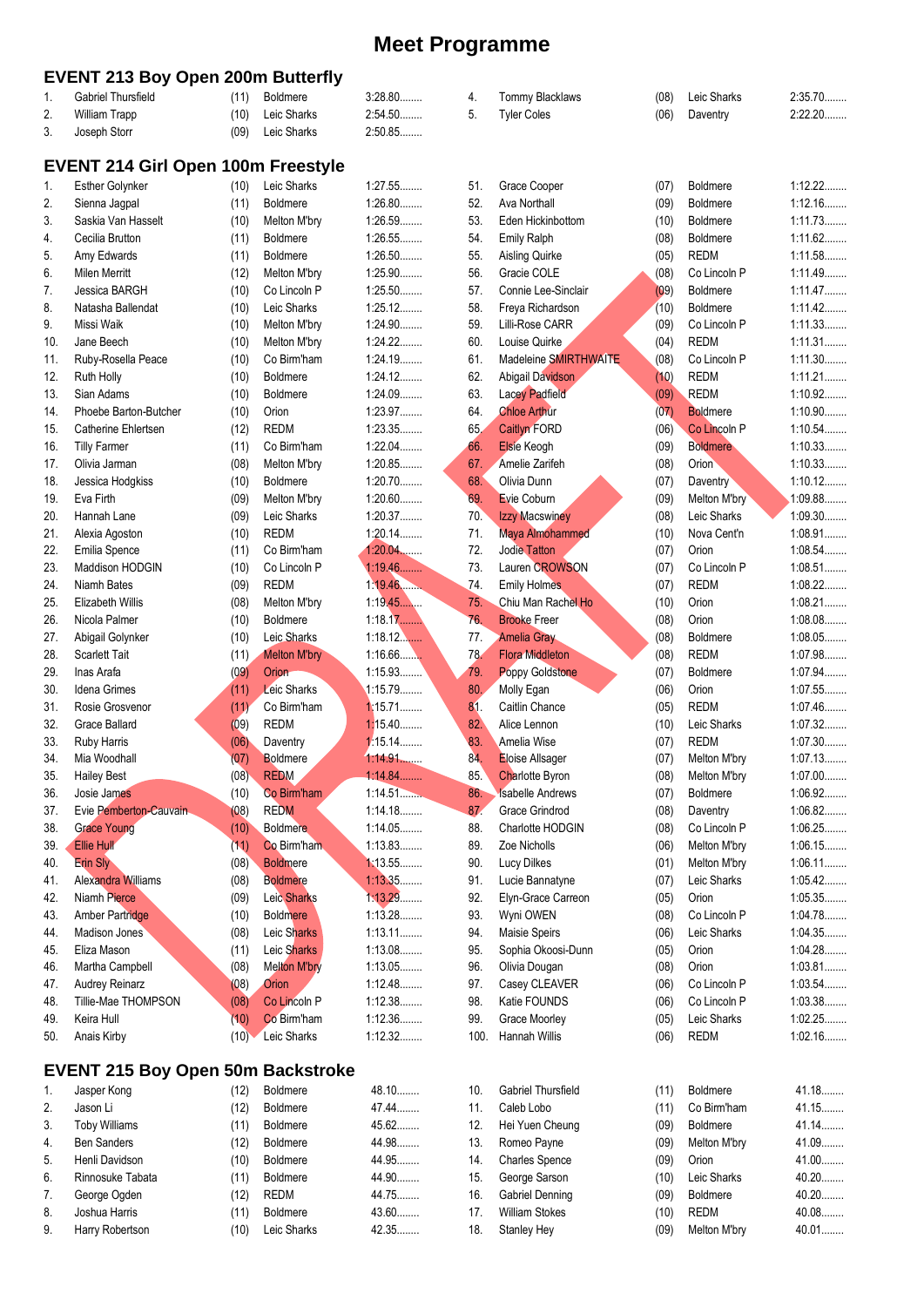| 19. | Oliver Larcombe                            | (09) | <b>Boldmere</b>     | 39.56………  | 36.             | Noah Chambers           | (06) | REDM               | $33.90\dots$ |
|-----|--------------------------------------------|------|---------------------|-----------|-----------------|-------------------------|------|--------------------|--------------|
| 20. | Theo Black                                 | (10) | Leic Sharks         | 39.39     | 37.             | Joshua CRAVEN           | (07) | Co Lincoln P       | 33.77        |
| 21. | Jacob Ranson                               | (11) | Co Birm'ham         | 39.33     | 38.             | <b>Dylan Price</b>      | (06) | <b>REDM</b>        | 33.40        |
| 22. | Kian Brennan                               | (08) | <b>REDM</b>         | 38.67     | 39.             | Stefan Troye            | (08) | <b>REDM</b>        | 32.90        |
|     |                                            |      |                     |           |                 |                         |      |                    |              |
| 23. | James Harrod                               | (08) | <b>REDM</b>         | 38.55     | 40.             | Michael Agoston         | (06) | <b>REDM</b>        | 32.88        |
| 24. | Joseph Agoston                             | (10) | <b>REDM</b>         | 38.37     | 41.             | <b>Miles Willetts</b>   | (09) | Melton M'bry       | 32.82        |
| 25. | Morgan Atherton                            | (09) | <b>Boldmere</b>     | 37.90     | 42.             | Owen Perry              | (08) | <b>REDM</b>        | 32.27        |
| 26. | Jensen HYLTON                              | (08) | Co Lincoln P        | 36.41     | 43.             | <b>Philip Thies</b>     | (06) | Orion              | 31.91        |
| 27. | Oliver Egan                                | (08) | Orion               | 36.35     | 44.             | Alexander Bryans        | (07) | Orion              | 31.74        |
|     |                                            |      |                     |           |                 |                         |      |                    |              |
| 28. | Oliver Churchill                           | (08) | <b>REDM</b>         | 35.92     | 45.             | Toby Liu                | (06) | <b>REDM</b>        | $31.72$      |
| 29. | <b>Toby Stokes</b>                         | (08) | <b>REDM</b>         | 35.67     | 46.             | Charlie Butcher         | (07) | Boldmere           | 31.53        |
| 30. | Luke Dobson                                | (08) | Leic Sharks         | 35.61     | 47.             | Declan Luff             | (06) | Leic Sharks        | $31.10$      |
| 31. | Dylan Ogden                                | (08) | <b>REDM</b>         | 35.45     | 48.             | Arya Golchin            | (06) | Leic Sharks        | $30.90$      |
| 32. | Ethan Keen                                 | (07) | Melton M'bry        | 35.19.    | 49.             | Harry Hathaway          | (97) | Melton M'bry       | 29.89        |
|     |                                            |      |                     |           |                 |                         |      |                    |              |
| 33. | Harrison Thorpe                            | (07) | Leic Sharks         | 34.87     | 50.             | Joseph PARNELL          | (07) | Co Lincoln P       | 29.61        |
| 34. | Thomas Hill                                | (06) | <b>Boldmere</b>     | 34.12     | 51.             | Ryan Coles              | (05) | Daventry           | 28.58        |
| 35. | Ewan COX                                   | (08) | Co Lincoln P        | 33.96     |                 |                         |      |                    |              |
|     |                                            |      |                     |           |                 |                         |      |                    |              |
|     | <b>EVENT 316 Girl Open 400m IM</b>         |      |                     |           |                 |                         |      |                    |              |
| 1.  | Evie Coburn                                | (09) | Melton M'bry        | 6:16.56   | 8.              | <b>Brooke Freer</b>     | (08) | Orion              | 5:48.54      |
| 2.  | Eliza Mason                                | (11) | Leic Sharks         | $6:12.00$ | 9.              | <b>Ava Alexander</b>    | (09) | <b>Leic Sharks</b> | 5:44.29      |
| 3.  | Anna Clarke                                | (09) | Leic Sharks         | 6:05.94   | 10 <sub>1</sub> | Olivia Dougan           | (08) | Orion              | 5:38.81      |
|     |                                            |      |                     |           |                 |                         |      |                    |              |
| 4.  | Payton Marski                              | (10) | Leic Sharks         | 6:05.11   | 11.             | Megan West              | (08) | Leic Sharks        | 5:33.56      |
| 5.  | Niamh Gibbs                                | (06) | <b>REDM</b>         | 5:58.17   | 12.             | Matilda Hase            | (07) | <b>Derventio</b>   | $5:30.62$    |
| 6.  | Mia Duggan                                 | (08) | <b>REDM</b>         | 5:54.46   | 13.             | Francesca Hallam-Stott  | (07) | Grantham           | 5:21.65      |
| 7.  | Madison Jones                              | (08) | Leic Sharks         | 5:51.81   |                 |                         |      |                    |              |
|     |                                            |      |                     |           |                 |                         |      |                    |              |
|     | <b>EVENT 317 Boy Open 200m IM</b>          |      |                     |           |                 |                         |      |                    |              |
| 1.  | <b>Ben Sanders</b>                         | (12) | <b>Boldmere</b>     | 3:34.59   | 25.             | Joseph Storr            | (09) | Leic Sharks        | 2:53.46      |
| 2.  | Jasper Kong                                | (12) | <b>Boldmere</b>     | 3:31.99   | 26.             | Oliver Larcombe         | (09) | <b>Boldmere</b>    | 2:52.76      |
| 3.  | Jason Li                                   | (12) | <b>Boldmere</b>     | 3:28.84   | 27.             | William Trapp           | (10) | Leic Sharks        | 2:51.67      |
| 4.  | Daniel Hill                                | (10) | <b>Boldmere</b>     | 3:28.56   | 28.             | <b>James Marrett</b>    | (08) | <b>Boldmere</b>    | 2:50.19      |
| 5.  | <b>Toby Williams</b>                       | (11) | <b>Boldmere</b>     | $3:26.24$ | 29.             | <b>Jack Smith</b>       | (10) | Leic Sharks        | 2:49.51.     |
|     |                                            |      |                     |           |                 |                         |      |                    |              |
| 6.  | Rinnosuke Tabata                           | (11) | <b>Boldmere</b>     | 3:25.55   | 30.             | <b>Kenny Smith</b>      | (09) | Leic Sharks        | 2:46.79      |
| 7.  | Archie Drury-Tew                           | (10) | Co Birm'ham         | 3:13.49   | 31.             | <b>Matin Olfatzadeh</b> | (08) | Leic Sharks        | 2:46.62      |
| 8.  | Hei Yuen Cheung                            | (09) | <b>Boldmere</b>     | 3:12.14   | 32.             | James Richardson        | (07) | Boldmere           | 2:43.30      |
| 9.  | Gabriel Thursfield                         | (11) | <b>Boldmere</b>     | 3:11.75   | 33.             | Thomas Hill             | (06) | <b>Boldmere</b>    | 2:42.46      |
| 10. | Saketh Narayanan                           | (08) | Orion               | 3:11.27   | 34.             | <b>Ben Harris</b>       | (07) | Boldmere           | 2:41.62      |
| 11. | Harry Robertson                            | (10) | Leic Sharks         | 3.11.08   | 35.             | Josh Mitchell-Storey    | (06) | Orion              | 2:36.14.     |
|     |                                            |      |                     |           |                 |                         |      |                    |              |
| 12. | Joseph Agoston                             | (10) | <b>REDM</b>         | 3:10.84   | 36.             | <b>Tommy Blacklaws</b>  | (08) | Leic Sharks        | 2:34.75      |
| 13. | Theo Black                                 | (10) | <b>Leic Sharks</b>  | 3:09.97   | 37.             | <b>Shyan Marrie</b>     | (05) | Orion              | 2:33.65      |
| 14. | Stanley Hey                                | (09) | <b>Melton M'bry</b> | 3:09.53   | 38.             | Michael Agoston         | (06) | <b>REDM</b>        | 2:32.19      |
| 15. | James Harrod                               | (08) | <b>REDM</b>         | $3:06.21$ | 39.             | Arya Golchin            | (06) | Leic Sharks        | 2:31.92      |
| 16. | Samuel Tan                                 | (10) | Orion               | 3:05.44   | 40.             | Charlie Butcher         | (07) | Boldmere           | 2:27.72      |
|     |                                            |      |                     | 3:02.83   |                 |                         |      |                    | 2:26.36      |
| 17. | <b>Gabriel Denning</b>                     | (09) | Boldmere            |           | 41.             | <b>Tyler Coles</b>      | (06) | Daventry           |              |
| 18. | <b>Conor Lester</b>                        | (08) | Orion               | 2:59.80   | 42.             | Joseph PARNELL          | (07) | Co Lincoln P       | 2:24.98      |
| 19. | Morgan Atherton                            | (09) | <b>Boldmere</b>     | 2:59.53   | 43.             | Declan Luff             | (06) | Leic Sharks        | 2:24.29      |
| 20. | George Sarson                              | (10) | Leic Sharks         | 2:56.90   | 44.             | <b>Edward Blyth</b>     | (06) | Orion              | 2:23.92      |
| 21. | Milo Thomas                                | (08) | Orion               | 2:56.58   | 45.             | Harry Hathaway          | (97) | Melton M'bry       | 2:23.46      |
| 22. | <b>Arthur Blacklaws</b>                    | (10) | Leic Sharks         | 2:55.71   | 46.             | Daniel Holmes           | (03) | <b>REDM</b>        | 2:23.30      |
|     |                                            |      |                     |           |                 |                         |      |                    |              |
| 23. | Oliver Egan                                | (08) | Orion               | 2:55.55   | 47.             | Ryan Coles              | (05) | Daventry           | 2:20.47      |
| 24. | Ramy ABDELAZIZ                             | (06) | Co Lincoln P        | 2:54.80   | 48.             | Alex Keeble             | (04) | Leic Sharks        | 2:12.58      |
|     | <b>EVENT 318 Girl Open 100m Backstroke</b> |      |                     |           |                 |                         |      |                    |              |
| 1.  | <b>Ivy Brown</b>                           | (12) | <b>Melton M'bry</b> | 1:41.85   | 14.             | Missi Waik              | (10) | Melton M'bry       | 1:33.56      |
| 2.  | <b>Milen Merritt</b>                       | (12) | Melton M'bry        | 1:39.64   | 15.             | Ruby-Rosella Peace      | (10) | Co Birm'ham        | 1:33.09      |
|     |                                            |      |                     |           |                 |                         |      |                    |              |
| 3.  | Sienna Jagpal                              | (11) | Boldmere            | 1:37.50   | 16.             | Jessica Hodgkiss        | (10) | <b>Boldmere</b>    | 1:32.74      |
| 4.  | Amy Edwards                                | (11) | Boldmere            | 1:37.30   | 17.             | Phoebe Barton-Butcher   | (10) | Orion              | 1:30.95      |
| 5.  | Cecilia Brutton                            | (11) | <b>Boldmere</b>     | 1:37.25   | 18.             | <b>Idena Grimes</b>     | (11) | Leic Sharks        | 1:30.51      |
| 6.  | Saskia Van Hasselt                         | (10) | Melton M'bry        | 1:36.71   | 19.             | Natasha Ballendat       | (10) | Leic Sharks        | 1:29.87      |
| 7.  | Emilia Spence                              | (11) | Co Birm'ham         | 1:36.36   | 20.             | Freya Richardson        | (10) | <b>Boldmere</b>    | 1:29.83      |
|     |                                            |      |                     |           |                 |                         |      |                    |              |
| 8.  | Felicity Hoggard                           | (11) | Melton M'bry        | 1:35.89   | 21.             | Alexia Agoston          | (10) | <b>REDM</b>        | 1:29.73      |
| 9.  | Jane Beech                                 | (10) | Melton M'bry        | 1:35.61   | 22.             | Ananya Bishnoi          | (10) | Leic Sharks        | 1:28.17      |
| 10. | Amy PALMER                                 | (11) | Co Lincoln P        | 1:35.51   | 23.             | <b>Esther Golynker</b>  | (10) | Leic Sharks        | $1:28.01$    |
| 11. | Sian Adams                                 | (10) | <b>Boldmere</b>     | 1:35.46   | 24.             | Elizabeth Willis        | (08) | Melton M'bry       | 1:27.89      |
| 12. | Catherine Ehlertsen                        | (12) | <b>REDM</b>         | 1:35.39   | 25.             | Josie James             | (10) | Co Birm'ham        | 1:27.87      |
| 13. | <b>Tilly Farmer</b>                        | (11) | Co Birm'ham         | 1:34.89   | 26.             | Hannah Lane             | (09) | Leic Sharks        | 1:27.84      |
|     |                                            |      |                     |           |                 |                         |      |                    |              |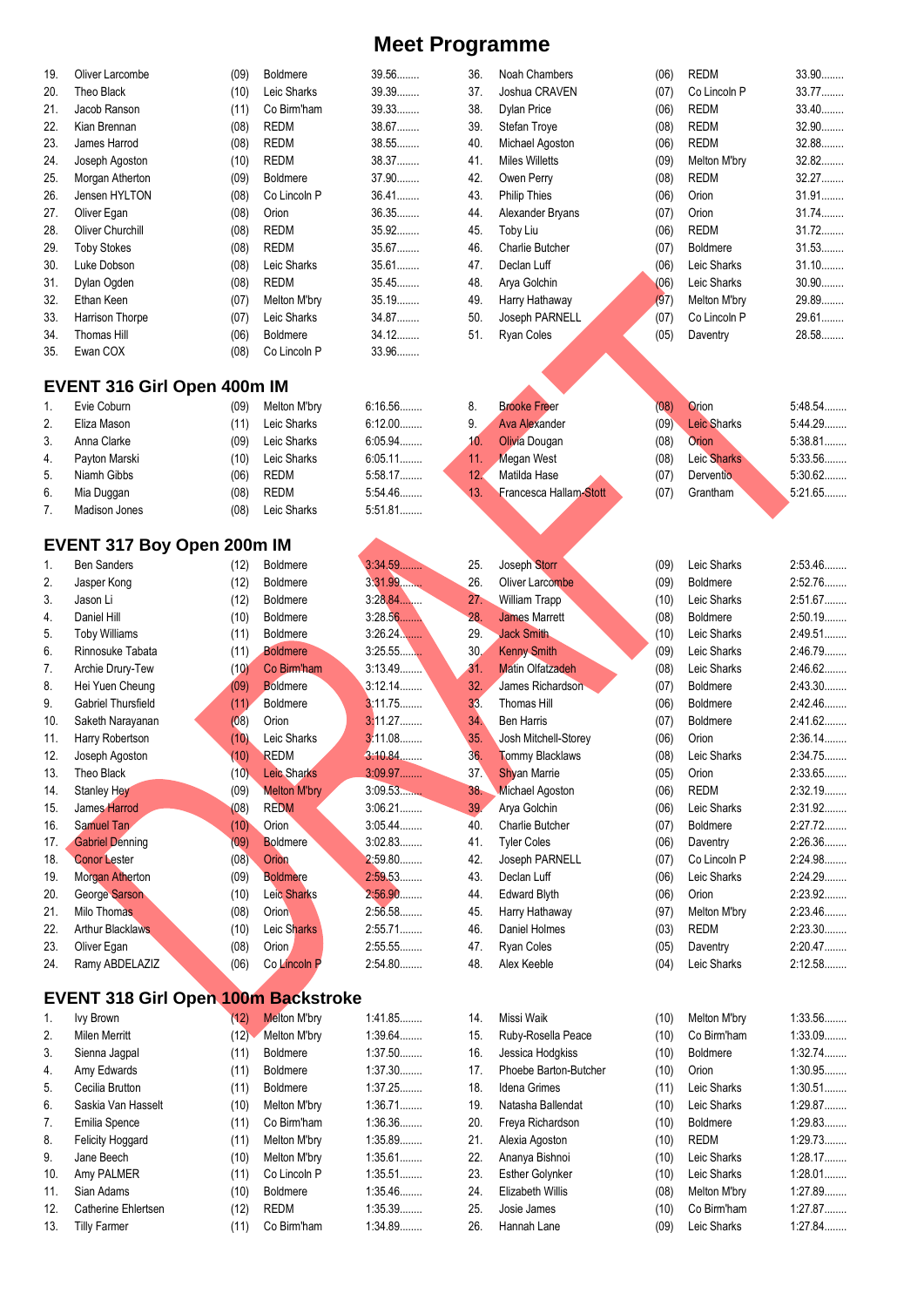| 27. | <b>Scarlett Tait</b>                         | (11) | Melton M'bry        | 1:27.23   | 54.    | Louise Quirke          | (04) | REDM                | 1:19.36   |
|-----|----------------------------------------------|------|---------------------|-----------|--------|------------------------|------|---------------------|-----------|
| 28. | Amelie Zarifeh                               | (08) | Orion               | 1:26.37   | 55.    | Emily Rotherham        | (09) | Orion               | 1:19.16   |
| 29. | <b>Holly Power</b>                           | (10) | <b>REDM</b>         | 1:26.29   | 56.    | Poppy Goldstone        | (07) | <b>Boldmere</b>     | $1:19.11$ |
| 30. | Abigail Davidson                             | (10) | <b>REDM</b>         | 1:25.95   | 57.    | Jasmine BROWN          | (06) | Co Lincoln P        | 1:19.03   |
| 31. | Martha Campbell                              | (08) | Melton M'bry        | 1:25.78   | 58.    | Jemima Jackson         | (05) | Orion               | 1:18.92   |
| 32. | Inas Arafa                                   | (09) | Orion               | 1:25.72   | 59.    | Caitlyn FORD           | (06) | Co Lincoln P        | 1:18.89   |
| 33. | Connie Lee-Sinclair                          | (09) | <b>Boldmere</b>     | 1:25.67   | 60.    | Maya Almohammed        | (10) | Nova Cent'n         | 1:18.53   |
| 34. | Eliza Mason                                  | (11) | Leic Sharks         | 1:25.33   | 61.    | Lilli-Rose CARR        | (09) | Co Lincoln P        | 1:18.09   |
| 35. | Riya Mitra                                   | (08) | Orion               | 1:25.20   | 62.    | Alice Lennon           | (10) | Leic Sharks         | 1:17.40   |
| 36. | <b>Emily Ashton</b>                          | (08) | Orion               | 1:24.58   | 63.    | Niamh Gibbs            | (06) | <b>REDM</b>         | 1:17.19   |
| 37. | Eden Hickinbottom                            | (10) | Boldmere            | 1:24.14   | 64.    | Olivia Dougan          | (08) | Orion               | 1:16.92   |
| 38. | Amber-Rose Fennell                           | (08) | Daventry            | 1:23.87   | 65.    | Flora Middleton        | (08) | <b>REDM</b>         | 1:16.86   |
| 39. | Chloe Arthur                                 | (07) | Boldmere            | 1:23.67   | 66.    | Charlotte Byron        | (08) | Melton M'bry        | 1:16.86   |
| 40. | <b>Isabelle Andrews</b>                      | (07) | <b>Boldmere</b>     | 1:23.46   | 67.    | Molly Egan             | (06) | Orion               | 1:16.52   |
| 41. | Keira Hull                                   | (10) | Co Birm'ham         | 1:23.03   | 68.    | Grace Moorley          | (05) | Leic Sharks         | $1:16.00$ |
| 42. | Ava Northall                                 | (09) | <b>Boldmere</b>     | 1:22.98   | 69.    | Caitlin Chance         | (05) | <b>REDM</b>         | 1:15.75   |
| 43. | Charlotte MERRICK                            | (06) | Co Lincoln P        | 1:22.90   | 70.    | Charlotte HODGIN       | (08) | Co Lincoln P        | 1:15.73   |
| 44. | <b>Ruby Harris</b>                           | (06) | Daventry            | 1:22.72   | 71.    | <b>Grace Grindrod</b>  | (08) | Daventry            | 1:15.46   |
| 45. | Ava Alexander                                | (09) | Leic Sharks         | 1:22.29   | 72.    | Chiu Man Rachel Ho     | (10) | Orion               | 1:15.24   |
| 46. | <b>Tabitha Russell</b>                       | (08) | Leic Sharks         | 1:22.18   | 73.    | Lucie Bannatyne        | (07) | Leic Sharks         | 1:14.76   |
| 47. | Emma Becker                                  | (09) | Daventry            | 1:21.95   | 74.    | <b>Brooke Freer</b>    | (08) | Orion               | 1:14.74   |
| 48. | Ellie Hull                                   | (11) | Co Birm'ham         | 1:21.63   | 75.    | <b>Jodie Tatton</b>    | (07) | Orion               | 1:14.28   |
| 49. | Rosie Grosvenor                              | (11) | Co Birm'ham         | 1:21.35   | 76.    | <b>Amy Willetts</b>    | (07) | <b>Melton M'bry</b> | 1:12.68   |
| 50. | Olivia Dunn                                  | (07) | Daventry            | 1:21.17   | 77.    | Jessica-May Elliott    | (04) | Daventry            | 1:12.13   |
| 51. | Eva Spence                                   | (06) | Orion               | 1:21.06   | 78.    | <b>Lucy Hatfield</b>   | (06) | <b>REDM</b>         | 1:11.91   |
| 52. | Erin Sly                                     | (08) | <b>Boldmere</b>     | $1:20.22$ | 79.    | Alexandra Hallam-Stott | (06) | Grantham            | 1:11.50   |
| 53. | Lacey Padfield                               | (09) | <b>REDM</b>         | 1:20.09   | 80.    | <b>Amelia Wise</b>     | (07) | <b>REDM</b>         | 1:11.25   |
|     |                                              |      |                     |           |        |                        |      |                     |           |
|     | <b>EVENT 319 Boy Open 200m Backstroke</b>    |      |                     |           |        |                        |      |                     |           |
| 1.  | Theo Black                                   | (10) | Leic Sharks         | 3:27.10   | 11.    | <b>Ben Harris</b>      | (07) | <b>Boldmere</b>     | 2:42.06   |
| 2.  | Eli Moodley                                  | (12) | NottmLeander        | 3:24.00   | 12.    | James Richardson       | (07) | <b>Boldmere</b>     | 2:39.66   |
| 3.  | <b>Ben Sanders</b>                           | (12) | <b>Boldmere</b>     | 3:23.63   | 13.    | Alexander Bryans       | (07) | Orion               | 2:37.29   |
| 4.  | Caleb Lobo                                   | (11) | Co Birm'ham         | $3:16.24$ | 14.    | <b>Luke Dobson</b>     | (08) | Leic Sharks         | 2:37.12   |
| 5.  | Jacob Ranson                                 | (11) | Co Birm'ham         | 3.05.17   | 15.    | <b>Philip Thies</b>    | (06) | Orion               | 2:34.27   |
| 6.  | Harry Robertson                              | (10) | <b>Leic Sharks</b>  | 3.04.76   | 16.    | <b>Harrison Thorpe</b> | (07) | Leic Sharks         | 2:33.17   |
| 7.  | Archie Drury-Tew                             | (10) | Co Birm'ham         | 3:02.39   | 17.    | Charlie Butcher        | (07) | <b>Boldmere</b>     | 2:26.81   |
| 8.  | Morgan Atherton                              | (09) | Boldmere            | 2:56.57   | 18.    | <b>Miles Willetts</b>  | (09) | Melton M'bry        | 2:25.84   |
| 9.  | Joseph Agoston                               | (10) | <b>REDM</b>         | 2:55.99   | 19.    | Arya Golchin           | (06) | Leic Sharks         | 2:24.13   |
| 10. | Oliver Churchill                             | (08) | <b>REDM</b>         | 2.48.44   | 20.    | Joseph PARNELL         | (07) | Co Lincoln P        | 2:21.28   |
|     |                                              |      |                     |           |        |                        |      |                     |           |
|     | <b>EVENT 320 Girl Open 200m Breaststroke</b> |      |                     |           |        |                        |      |                     |           |
| 1.  | Ivy Brown                                    | (12) | <b>Melton M'bry</b> | 4:14.44   | $20 -$ | <b>Ivy Byng</b>        | (05) | <b>REDM</b>         | 3:15.93   |
| 2.  | Jane Beech                                   | (10) | <b>Melton M'bry</b> | 4:04.19   | 21.    | Amber Partridge        | (10) | Boldmere            | 3:14.88   |
| 3.  | <b>Milen Merritt</b>                         | (12) | Melton M'bry        | 3:56.08   | 22.    | Evie Pemberton-Cauvain | (08) | <b>REDM</b>         | 3:12.34   |
| 4.  | Phoebe Barton-Butcher                        | (10) | Orion               | 3:48.52   | 23.    | Niamh Pierce           | (09) | Leic Sharks         | 3:10.82   |
| 5.  | <b>Idena Grimes</b>                          | (11) | <b>Leic Sharks</b>  | 3:48.18   | 24.    | Ava Alexander          | (09) | Leic Sharks         | $3:10.22$ |
| 6.  | Sian Adams                                   | (10) | <b>Boldmere</b>     | 3:38.32   | 25.    | Izzy Macswiney         | (08) | Leic Sharks         | 3:06.42   |
| 7.  | Ananya Bishnoi                               | (10) | Leic Sharks         | 3:32.59   | 26.    | Amelie Seager          | (09) | <b>REDM</b>         | 3:03.78   |
| 8.  | <b>Holly Power</b>                           | (10) | <b>REDM</b>         | 3:32.18   | 27.    | Daisy Dillon-Cambridge | (07) | <b>REDM</b>         | 3:03.69   |
| 9.  | Nicola Palmer                                | (10) | <b>Boldmere</b>     | 3:31.82   | 28.    | <b>Emily Holmes</b>    | (07) | <b>REDM</b>         | 3:03.52   |
| 10. | Ruby-Rosella Peace                           | (10) | Co Birm'ham         | 3:31.76   | 29.    | Madeleine SMIRTHWAITE  | (08) | Co Lincoln P        | 3:03.20   |
| 11. | Eliza Mason                                  | (11) | Leic Sharks         | 3:31.37   | 30.    | Abigail Tan            | (05) | Orion               | 2:59.37   |
| 12. | Elsie Keogh                                  | (09) | <b>Boldmere</b>     | 3:28.14   | 31.    | Charlotte Byron        | (08) | Melton M'bry        | 2:58.60   |
| 13. | Emma Breag                                   | (09) | <b>Melton M'bry</b> | $3:25.40$ | 32.    | Molly Egan             | (06) | Orion               | 2:55.78   |
| 14. | Madison Jones                                | (08) | Leic Sharks         | 3:20.93   | 33.    | Olivia Crowe           | (06) | Melton M'bry        | 2:54.66   |
| 15. | Alexia Agoston                               |      | $(10)$ REDM         | 3:20.83   | 34.    | Alice Berrill          | (08) | Daventry            | 2:54.30   |
| 16. | Rosie Grosvenor                              | (11) | Co Birm'ham         | 3:20.73   | 35.    | Zoe Nicholls           | (06) | Melton M'bry        | 2:52.67   |
| 17. | Grace Young                                  | (10) | <b>Boldmere</b>     | 3:19.63   | 36.    | Eva Spence             | (06) | Orion               | 2:50.14   |
| 18. | Martha Campbell                              | (08) | Melton M'bry        | 3:17.55   | 37.    | Katie FOUNDS           | (06) | Co Lincoln P        | 2:43.53.  |
| 19. | Alexandra Williams                           | (08) | Boldmere            | 3:16.48   |        |                        |      |                     |           |
|     |                                              |      |                     |           |        |                        |      |                     |           |
|     | <b>EVENT 321 Boy Open 100m Butterfly</b>     |      |                     |           |        |                        |      |                     |           |
| 1.  | Jasper Kong                                  | (12) | Boldmere            | 1:52.20   | 6.     | Joseph Storr           | (09) | Leic Sharks         | 1:25.90   |
| 2.  | Jason Li                                     | (12) | Boldmere            | 1:50.25   | 7.     | Saketh Narayanan       | (08) | Orion               | 1:25.74   |
| 3.  | Harry Robertson                              | (10) | Leic Sharks         | 1:37.67   | 8.     | Kenny Smith            | (09) | Leic Sharks         | 1:25.48   |

9. Ciaran Long (09) Daventry 1:20.33........ 10. William Trapp (10) Leic Sharks 1:20.27........

4. Ramy ABDELAZIZ (06) Co Lincoln P 5. Gabriel Thursfield (11) Boldmere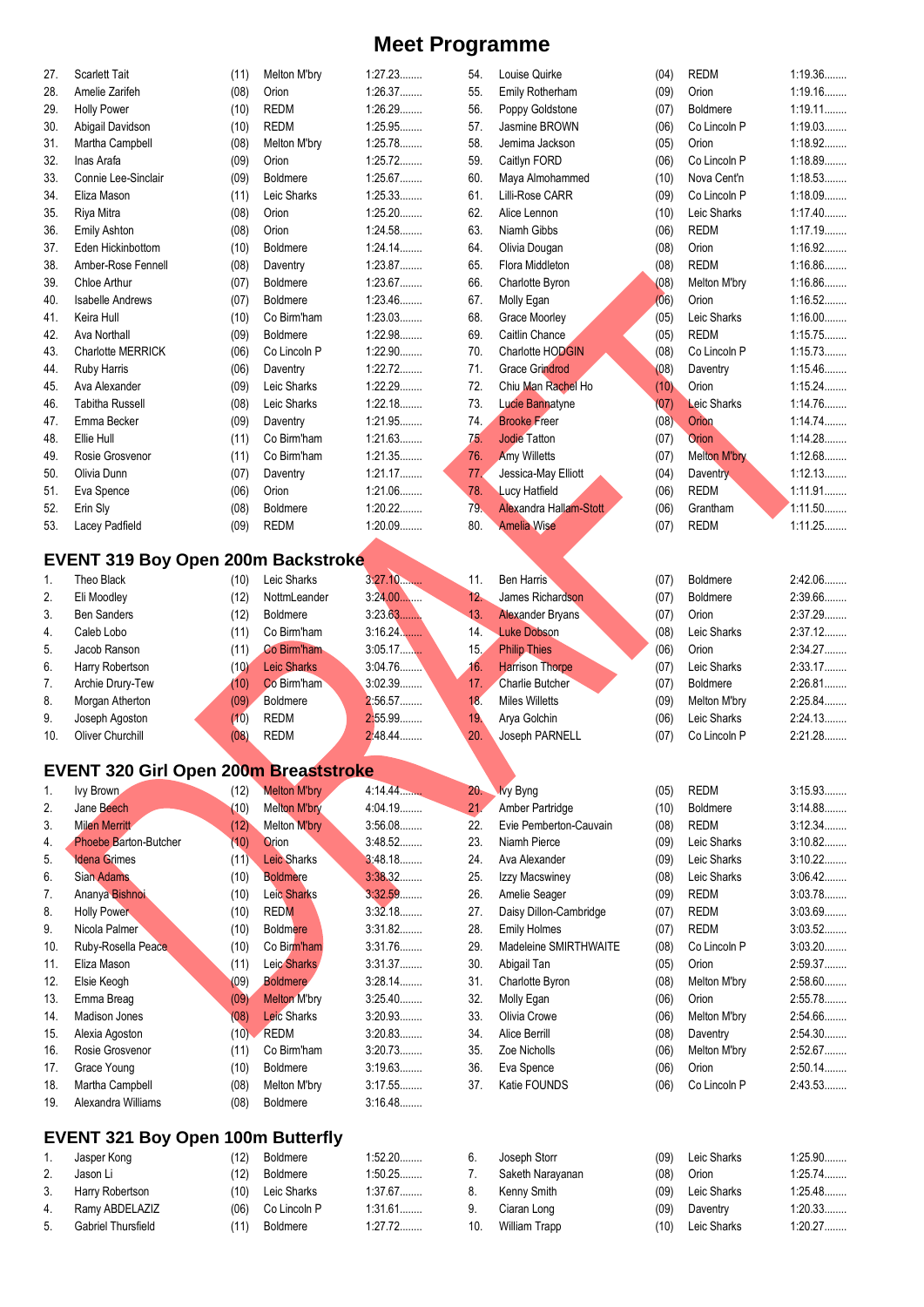| 11. | Oliver Larcombe                          | (09) | <b>Boldmere</b>     | $1:20.14$ | 22.  | <b>Miles Willetts</b>    | (09) | Melton M'bry       | 1:10.47   |
|-----|------------------------------------------|------|---------------------|-----------|------|--------------------------|------|--------------------|-----------|
| 12. | Matin Olfatzadeh                         | (08) | Leic Sharks         | 1:19.97   | 23.  | Alexander Bryans         | (07) | Orion              | 1:09.50   |
| 13. | George Hayward                           | (06) | Melton M'bry        | 1:14.81   | 24.  | Joseph Seager            | (07) | <b>REDM</b>        | 1:08.98   |
| 14. | James Richardson                         | (07) | Boldmere            | 1:14.71   | 25.  | Declan Luff              | (06) | Leic Sharks        | 1:07.78   |
| 15. | Arya Golchin                             | (06) | Leic Sharks         | 1:13.98   | 26.  | <b>Edward Blyth</b>      | (06) | Orion              | 1:03.59   |
| 16. | Samuel Rotherham                         | (06) | Orion               | 1:13.39   | 27.  | Adam Drew                |      | Melton M'bry       | 1:02.81   |
|     |                                          |      |                     |           |      |                          | (05) |                    |           |
| 17. | <b>William PARNELL</b>                   | (07) | Co Lincoln P        | 1:13.38   | 28.  | Daniel Holmes            | (03) | REDM               | 1:02.80   |
| 18. | Ewan COX                                 | (08) | Co Lincoln P        | 1:13.37   | 29.  | Ryan Coles               | (05) | Daventry           | 1:01.67   |
| 19. | <b>Thomas Hill</b>                       | (06) | <b>Boldmere</b>     | 1:13.35   | 30.  | Alex Keeble              | (04) | Leic Sharks        | $1:01.44$ |
| 20. | Tommy Blacklaws                          | (08) | Leic Sharks         | 1:11.24   | 31.  | <b>Tyler Coles</b>       | (06) | Daventry           | 1:01.15   |
| 21. | Shyan Marrie                             | (05) | Orion               | 1:11.23   |      |                          |      |                    |           |
|     |                                          |      |                     |           |      |                          |      |                    |           |
|     | <b>EVENT 322 Girl Open 50m Freestyle</b> |      |                     |           |      |                          |      |                    |           |
| 1.  | Felicity Hoggard                         | (11) | Melton M'bry        | 40.22     | 55.  | Abigail Tan              | (05) | Orion              | 32.73     |
| 2.  | Saskia Van Hasselt                       | (10) | Melton M'bry        | 40.19     | 56.  | Hannah Lane              | (09) | Leic Sharks        | 32.68     |
| 3.  | Sienna Jagpal                            | (11) | <b>Boldmere</b>     | 40.18.    | 57.  | Audrey Reinarz           | (08) | Orion              | 32.64     |
| 4.  | Cecilia Brutton                          | (11) | <b>Boldmere</b>     | 40.13     | 58.  | Amber Partridge          | (10) | Boldmere           | 32.62     |
| 5.  | Amy Edwards                              | (11) | <b>Boldmere</b>     | 40.10     | 59.  | Martha Campbell          | (08) | Melton M'bry       | 32.48     |
| 6.  | <b>Esther Golynker</b>                   | (10) | Leic Sharks         | 39.98     | 60.  | Louise Quirke            | (04) | <b>REDM</b>        | 32.42     |
| 7.  | Natasha Ballendat                        | (10) | Leic Sharks         | 39.87     | 61.  | Keira Hull               | (10) | Co Birm'ham        | 32.39     |
| 8.  | Missi Waik                               | (10) | Melton M'bry        | 39.14.    | 62.  | <b>Ava Alexander</b>     | (09) | <b>Leic Sharks</b> | 32.35     |
|     |                                          |      |                     | 39.07     |      | <b>Gracie COLE</b>       |      |                    | 32.27     |
| 9.  | <b>Milen Merritt</b>                     | (12) | Melton M'bry        |           | 63.  |                          | (08) | Co Lincoln P       |           |
| 10. | Jane Beech                               | (10) | Melton M'bry        | 38.17     | 64.  | <b>Emily Ralph</b>       | (08) | <b>Boldmere</b>    | 32.12     |
| 11. | Ruth Holly                               | (10) | <b>Boldmere</b>     | 37.98     | 65.  | Lilli-Rose CARR          | (09) | Co Lincoln P       | 31.99     |
| 12. | Jessica BARGH                            | (10) | Co Lincoln P        | 37.65     | 66.  | Madeleine SMIRTHWAITE    | (08) | Co Lincoln P       | 31.99     |
| 13. | Catherine Ehlertsen                      | (12) | <b>REDM</b>         | 37.43     | 67.  | <b>Charlotte MERRICK</b> | (06) | Co Lincoln P       | 31.94     |
| 14. | Phoebe Barton-Butcher                    | (10) | Orion               | 37.25     | 68.  | <b>Olivia Dunn</b>       | (07) | Daventry           | 31.92     |
| 15. | Emma Breag                               | (09) | Melton M'bry        | $37.22$   | 69.  | <b>Amelie Zarifeh</b>    | (08) | Orion              | 31.81     |
| 16. | Kexin Wang                               | (10) | Orion               | 36.82     | 70.  | <b>Izzy Macswiney</b>    | (08) | Leic Sharks        | 31.79     |
| 17. | <b>Emily Ashton</b>                      | (08) | Orion               | 36.74     | 71.  | <b>Emily Holmes</b>      | (07) | <b>REDM</b>        | 31.74     |
| 18. | Josephine Brutton                        | (09) | <b>Boldmere</b>     | $36.61$   | 72.  | Lacey Padfield           | (09) | <b>REDM</b>        | 31.72     |
| 19. | Alexia Agoston                           | (10) | <b>REDM</b>         | 36.56     | 73.  | <b>Mia Duggan</b>        | (08) | <b>REDM</b>        | $31.62$   |
|     |                                          |      |                     |           |      |                          |      |                    |           |
| 20. | Maddison HODGIN                          | (10) | Co Lincoln P        | 36.54     | 74.  | <b>Emily Rotherham</b>   | (09) | Orion              | 31.53     |
| 21. | Sian Adams                               | (10) | <b>Boldmere</b>     | 36.45     | 75.  | <b>Isabelle Andrews</b>  | (07) | <b>Boldmere</b>    | $31.51$   |
| 22. | Niamh Bates                              | (09) | <b>REDM</b>         | $36.44$   | 76.  | <b>Caitlyn FORD</b>      | (06) | Co Lincoln P       | $31.50$   |
| 23. | Olivia Jarman                            | (08) | <b>Melton M'bry</b> | 36.27     | 77.  | Grace Cooper             | (07) | Boldmere           | 31.46     |
| 24. | Abigail Golynker                         | (10) | Leic Sharks         | 35.93     | 78.  | Evie Coburn              | (09) | Melton M'bry       | 31.43     |
| 25. | Amy PALMER                               | (11) | Co Lincoln P        | 35.86     | 79.  | Amelie Seager            | (09) | <b>REDM</b>        | $31.30$   |
| 26. | <b>Tilly Farmer</b>                      | (11) | Co Birm'ham         | 35.81     | 80.  | Alice Lennon             | (10) | Leic Sharks        | 31.28     |
| 27. | Ruby-Rosella Peace                       | (10) | Co Birm'ham         | 35.80.    | 81.  | <b>Charlotte HODGIN</b>  | (08) | Co Lincoln P       | 31.27     |
| 28. | Ananya Bishnoi                           | (10) | <b>Leic Sharks</b>  | 35.57     | 82.  | Zoe Nicholls             | (06) | Melton M'bry       | 31.18     |
| 29. | Niamh Pierce                             | (09) | <b>Leic Sharks</b>  | 35.54     | 83.  | <b>Chloe Arthur</b>      | (07) | <b>Boldmere</b>    | $31.15$   |
| 30. | Daisy Dillon-Cambridge                   | (07) | <b>REDM</b>         | 35.13     | 84.  | Amelia Gray              | (08) | Boldmere           | 31.13     |
| 31. | Nicola Palmer                            | (10) | Boldmere            | 35.07     | 85.  | Eva Spence               | (06) | Orion              | 30.94     |
|     |                                          |      | <b>Daventry</b>     | 35.04     | 86.  |                          |      |                    | $30.90$   |
| 32. | <b>Ruby Harris</b>                       | (06) |                     |           |      | Maya Almohammed          | (10) | Nova Cent'n        |           |
| 33. | <b>Grace Ballard</b>                     | (09) | <b>REDM</b>         | 34.91     | 87.  | Grace Grindrod           | (08) | Daventry           | 30.84     |
| 34. | <b>Scarlett Tait</b>                     | (11) | <b>Melton M'bry</b> | 34.57     | 88.  | Lucie Bannatyne          | (07) | Leic Sharks        | 30.83     |
| 35. | Jessica Hodgkiss                         | (10) | <b>Boldmere</b>     | 34.51     | 89.  | Jodie Tatton             | (07) | Orion              | 30.83     |
| 36. | Amber-Rose Fennell                       | (08) | Daventry            | 34.44.    | 90.  | <b>Brooke Freer</b>      | (08) | Orion              | $30.77$   |
| 37. | Idena Grimes                             | (11) | Leic Sharks         | 34.40     | 91.  | Anais Kirby              | (10) | Leic Sharks        | 30.76     |
| 38. | Freya Churchill                          | (09) | <b>REDM</b>         | 34.34     | 92.  | Molly Egan               | (06) | Orion              | 30.73     |
| 39. | Evie Pemberton-Cauvain                   | (08) | <b>REDM</b>         | 34.13.    | 93.  | Eloise Allsager          | (07) | Melton M'bry       | 30.66     |
| 40. | Eliza Mason                              | (11) | <b>Leic Sharks</b>  | 34.04     | 94.  | Lucy Hatfield            | (06) | REDM               | 30.65     |
| 41. | Grace Young                              | (10) | <b>Boldmere</b>     | 33.81     | 95.  | Bethany Walker           | (03) | Melton M'bry       | $30.56$   |
| 42. | Connie Lee-Sinclair                      | (09) | <b>Boldmere</b>     | 33.62     | 96.  | Caitlin Chance           | (05) | <b>REDM</b>        | 30.47     |
|     |                                          |      |                     | 33.59     |      |                          |      |                    |           |
| 43. | Emilia Spence                            | (11) | Co Birm'ham         |           | 97.  | Charlotte Byron          | (08) | Melton M'bry       | $30.45$   |
| 44. | Josie James                              | (10) | Co Birm'ham         | 33.54     | 98.  | Chiu Man Rachel Ho       | (10) | Orion              | 30.43     |
| 45. | Mia Woodhall                             | (07) | <b>Boldmere</b>     | 33.41     | 99.  | Poppy Goldstone          | (07) | <b>Boldmere</b>    | $30.40$   |
| 46. | Ava Northall                             | (09) | <b>Boldmere</b>     | 33.32     | 100. | Amelia Wise              | (07) | <b>REDM</b>        | $30.40$   |
| 47. | Freya Richardson                         | (10) | <b>Boldmere</b>     | 33.26     | 101. | Jasmine BROWN            | (06) | Co Lincoln P       | $30.31$   |
| 48. | Ellie Hull                               | (11) | Co Birm'ham         | 33.06     | 102. | Jemima Jackson           | (05) | Orion              | $30.22$   |
| 49. | Erin Sly                                 | (08) | <b>Boldmere</b>     | 33.03     | 103. | Flora Middleton          | (08) | <b>REDM</b>        | 30.22     |
| 50. | Alexandra Williams                       | (08) | Boldmere            | 32.94     | 104. | Wyni OWEN                | (08) | Co Lincoln P       | 29.99     |
| 51. | Riya Mitra                               | (08) | Orion               | 32.87     | 105. | Amy Willetts             | (07) | Melton M'bry       | 29.80     |
| 52. | Eden Hickinbottom                        | (10) | Boldmere            | 32.85     | 106. | Isabel Sharp             | (06) | Daventry           | 29.33     |
| 53. | Elsie Keogh                              | (09) | <b>Boldmere</b>     | 32.82     | 107. | Jessica-May Elliott      | (04) | Daventry           | 28.97     |
|     |                                          |      |                     | 32.81     |      | Grace Moorley            |      |                    | 28.78     |
| 54. | Abigail Davidson                         | (10) | <b>REDM</b>         |           | 108. |                          | (05) | Leic Sharks        |           |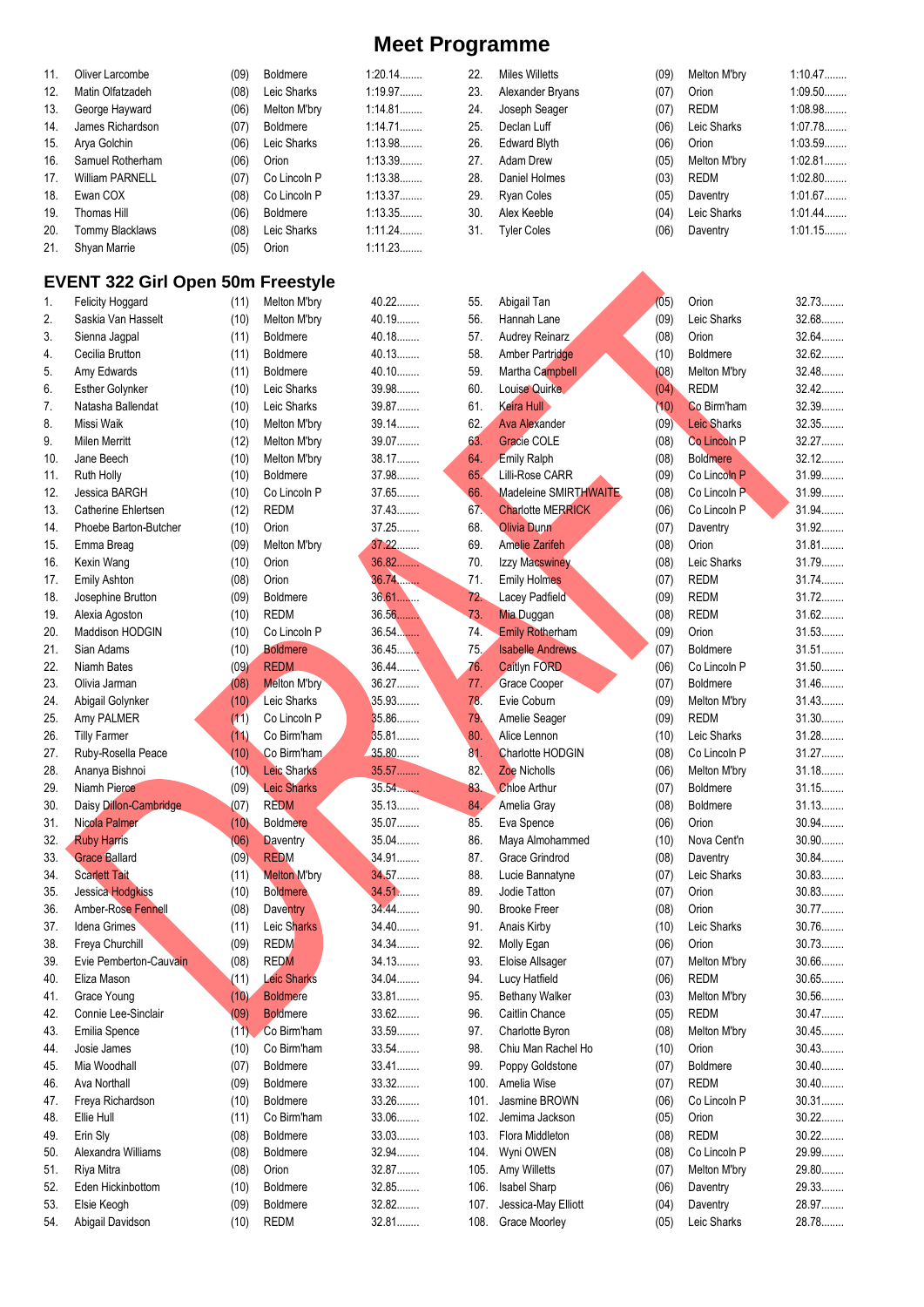| 109.       | Olivia Dougan                              | (08)         | Orion                           | 28.77              |            | 111. Katie FOUNDS                             | (06)         | Co Lincoln P                   | 28.66              |  |
|------------|--------------------------------------------|--------------|---------------------------------|--------------------|------------|-----------------------------------------------|--------------|--------------------------------|--------------------|--|
| 110.       | Sophia Okoosi-Dunn                         | (05)         | Orion                           | 28.66              | 112.       | Hannah Willis                                 | (06)         | <b>REDM</b>                    | 28.44              |  |
|            | <b>EVENT 323 Boy Open 50m Breaststroke</b> |              |                                 |                    |            |                                               |              |                                |                    |  |
| 1.         | Jason Li                                   | (12)         | <b>Boldmere</b>                 | 54.36              | 26.        | <b>Rishul Marrie</b>                          | (09)         | Orion                          | 40.70              |  |
| 2.         | Caleb Lobo                                 | (11)         | Co Birm'ham                     | 52.34              | 27.        | James Harrod                                  | (08)         | <b>REDM</b>                    | 40.40              |  |
| 3.         | Oliver Tee                                 | (10)         | Melton M'bry                    | 51.56              | 28.        | James Richardson                              | (07)         | <b>Boldmere</b>                | 39.83              |  |
| 4.         | Daniel Hill                                | (10)         | <b>Boldmere</b>                 | 51.35              | 29.        | Ethan Keen                                    | (07)         | Melton M'bry                   | 39.67              |  |
| 5.         | Henli Davidson                             | (10)         | <b>Boldmere</b>                 | 50.54              | 30.        | Joshua CRAVEN                                 | (07)         | Co Lincoln P                   | 39.38              |  |
| 6.         | Joshua Harris                              | (11)         | <b>Boldmere</b>                 | 48.97              | 31.        | Samuel Rotherham                              | (06)         | Orion                          | 39.33              |  |
| 7.         | Theo Black                                 | (10)         | Leic Sharks                     | 46.42              | 32.        | Oliver Egan                                   | (08)         | Orion                          | 39.22              |  |
| 8.         | Archie Drury-Tew                           | (10)         | Co Birm'ham                     | 46.20              | 33.        | Kenny Smith                                   | (09)         | Leic Sharks                    | 38.98              |  |
| 9.         | Noah Crowe                                 | (08)         | Melton M'bry                    | 44.91              | 34.        | Ramy ABDELAZIZ                                | (06)         | Co Lincoln P                   | 38.61              |  |
| 10.        | George Sarson                              | (10)         | Leic Sharks                     | 44.53<br>44.34     | 35.        | Matin Olfatzadeh                              | (08)         | Leic Sharks                    | 38.50<br>$38.02$   |  |
| 11.        | Jacob Ranson<br>Noah Zarifeh               | (11)         | Co Birm'ham<br>Orion            | 44.32              | 36.<br>37. | Thomas Hill                                   | (06)         | <b>Boldmere</b><br>Leic Sharks | 37.85              |  |
| 12.        |                                            | (09)         | <b>REDM</b>                     | 44.05              | 38.        | Declan Luff<br><b>Charlie Butcher</b>         | (06)         | Boldmere                       | 37.48              |  |
| 13.<br>14. | Joseph Agoston<br>Freddie TRAGNI           | (10)<br>(09) | Co Lincoln P                    | 43.96              | 39.        | <b>Callum Hobbs</b>                           | (07)         | <b>REDM</b>                    | 37.32              |  |
| 15.        | <b>Gabriel Denning</b>                     | (09)         | <b>Boldmere</b>                 | 43.80              | 40.        | Josh Mitchell-Storey                          | (07)<br>(06) | Orion                          | $35.41$            |  |
| 16.        | Enoch Wang                                 | (08)         | Orion                           | 43.46              | 41.        | <b>Benedict Pater</b>                         | (05)         | <b>Melton M'bry</b>            | 35.37              |  |
| 17.        | Samuel Tan                                 | (10)         | Orion                           | 43.43              | 42.        | <b>Arya Golchin</b>                           | (06)         | <b>Leic Sharks</b>             | 35.33              |  |
| 18.        | Saketh Narayanan                           | (08)         | Orion                           | 43.13              | 43.        | <b>Owen Perry</b>                             | (08)         | <b>REDM</b>                    | 35.24              |  |
| 19.        | <b>Arthur Blacklaws</b>                    | (10)         | Leic Sharks                     | 42.89              | 44.        | Yuhe Shi                                      | (06)         | Orion <sub>,</sub>             | 34.83              |  |
| 20.        | Hei Yuen Cheung                            | (09)         | <b>Boldmere</b>                 | 42.86              | 45.        | <b>William PARNELL</b>                        | (07)         | Co Lincoln P                   | 34.81              |  |
| 21.        | Jack Smith                                 | (10)         | Leic Sharks                     | 42.47              | 46.        | Joseph PARNELL                                | (07)         | Co Lincoln P                   | 34.72              |  |
| 22.        | <b>Charles Spence</b>                      | (09)         | Orion                           | 42.41              | 47.        | <b>Shyan Marrie</b>                           | (05)         | Orion                          | 33.84              |  |
| 23.        | Jensen HYLTON                              | (08)         | Co Lincoln P                    | $42.22$            | 48.        | <b>Michael Agoston</b>                        | (06)         | <b>REDM</b>                    | 32.66              |  |
| 24.        | Milo Thomas                                | (08)         | Orion                           | 41.37              | 49.        | <b>Daniel Holmes</b>                          | (03)         | <b>REDM</b>                    | 31.67              |  |
| 25.        | James Marrett                              | (08)         | <b>Boldmere</b>                 | 41.29              | 50.        | Harry Hathaway                                | (97)         | Melton M'bry                   | $30.65$            |  |
|            |                                            |              |                                 |                    |            |                                               |              |                                |                    |  |
|            | <b>EVENT 424 Girl Open 200m Freestyle</b>  |              |                                 |                    |            |                                               |              |                                |                    |  |
| 1.         | Sienna Jagpal                              | (11)         | <b>Boldmere</b>                 | 3:19.70            | 37.        | <b>Idena</b> Grimes                           | (11)         | Leic Sharks                    | 2:42.33            |  |
| 2.         | Cecilia Brutton                            | (11)         | Boldmere                        | $3:18.77$          | 38.        | <b>Abigail Davidson</b>                       | (10)         | <b>REDM</b>                    | 2:41.44            |  |
| 3.         | Amy Edwards                                | (11)         | <b>Boldmere</b>                 | 3:18.70            | 39.<br>40. | <b>Grace Young</b>                            | (10)         | <b>Boldmere</b>                | 2:40.55            |  |
| 4.         | Nicola Palmer                              | (10)         | <b>Boldmere</b>                 | 3:18.17<br>3:17.32 | 41.        | <b>Charlotte MERRICK</b>                      | (06)         | Co Lincoln P<br><b>REDM</b>    | 2:40.52<br>2:39.56 |  |
| 5.         | Felicity Hoggard                           | (11)         | Melton M'bry                    | 3:13.51            |            | Lacey Padfield                                | (09)         | Orion                          | 2:39.18            |  |
| 6.<br>7.   | <b>Milen Merritt</b><br>Jessica Hodgkiss   | (12)<br>(10) | Melton M'bry<br><b>Boldmere</b> | 3:08.42            | 42.<br>43. | Emily Rotherham<br>Freya Richardson           | (09)<br>(10) | Boldmere                       | 2:38.26            |  |
| 8.         | <b>Esther Golynker</b>                     | (10)         | Leic Sharks                     | 3:05.98            | 44.        | Amber-Rose Fennell                            | (08)         | Daventry                       | 2:37.75            |  |
| 9.         | Alexia Agoston                             | (10)         | <b>REDM</b>                     | 3:04.63.           | 45.        | Mia Duggan                                    | (08)         | <b>REDM</b>                    | 2:37.71            |  |
| 10.        | Maddison HODGIN                            | (10)         | Co Lincoln P                    | 3:03.22            | 46.        | <b>Elsie Keogh</b>                            | (09)         | Boldmere                       | 2:36.21            |  |
| 11.        | Sian Adams                                 | (10)         | <b>Boldmere</b>                 | 3.03.11            | 47.        | Poppy Goldstone                               | (07)         | Boldmere                       | 2:35.94            |  |
| 12.        | Natasha Ballendat                          | (10)         | Leic Sharks                     | 3:02.54            | 48.        | Eden Hickinbottom                             | (10)         | Boldmere                       | 2:35.71            |  |
| 13.        | <b>Ruth Holly</b>                          | (10)         | <b>Boldmere</b>                 | 3:02.16            | 49.        | Eliza Mason                                   | (11)         | Leic Sharks                    | 2:35.70            |  |
| 14.        | <b>Tilly Farmer</b>                        | (11)         | Co Birm'ham                     | 2:59.68            | 50.        | Niamh Gibbs                                   | (06)         | <b>REDM</b>                    | 2:35.62            |  |
| 15.        | <b>Freya Churchill</b>                     | (09)         | <b>REDM</b>                     | 2:58.41            | 51.        | Amelia Gray                                   | (08)         | <b>Boldmere</b>                | 2:35.41            |  |
| 16.        | Josephine Brutton                          | (09)         | <b>Boldmere</b>                 | 2:58.12            | 52.        | Maya Almohammed                               | (10)         | Nova Cent'n                    | 2:34.43            |  |
| 17.        | Amy PALMER                                 | (11)         | Co Lincoln P                    | 2:57.90            | 53.        | Louise Quirke                                 | (04)         | <b>REDM</b>                    | 2:34.21            |  |
| 18.        | Freya Wakefield                            | (09)         | <b>Melton M'bry</b>             | 2:57.55            | 54.        | Lilli-Rose CARR                               | (09)         | Co Lincoln P                   | 2:33.85            |  |
| 19.        | Ruby-Rosella Peace                         | (10)         | Co Birm'ham                     | $2:57.21$          | 55.        | Ava Alexander                                 | (09)         | Leic Sharks                    | 2:33.63            |  |
| 20.        | Hannah Lane                                | (09)         | Leic Sharks                     | 2:57.17            | 56.        | <b>Brooke Freer</b>                           | (08)         | Orion                          | 2:33.18            |  |
| 21.        | Gracie COLE                                | (08)         | Co Lincoln P                    | 2:55.10            | 57.        | Flora Middleton                               | (08)         | <b>REDM</b>                    | 2:33.00            |  |
| 22.        | Inas Arafa                                 | (09)         | Orion                           | 2:54.43            | 58.        | Erin Sly                                      | (08)         | <b>Boldmere</b>                | 2:32.72            |  |
| 23.        | Niamh Bates                                | (09)         | <b>REDM</b>                     | 2:54.02            | 59.        | Jemima Jackson                                | (05)         | Orion                          | 2:31.95            |  |
| 24.        | <b>Scarlett Tait</b>                       | (11)         | <b>Melton M'bry</b>             | 2:53.07            | 60.        | Jasmine BROWN                                 | (06)         | Co Lincoln P                   | 2:31.32            |  |
| 25.        | Abigail Golynker                           | (10)         | Leic Sharks                     | 2:51.36            | 61.        | Jodie Tatton                                  | (07)         | Orion                          | 2:30.92            |  |
| 26.        | Ava Northall                               | (09)         | <b>Boldmere</b>                 | 2:49.06            | 62.        | Niamh Pierce                                  | (09)         | Leic Sharks                    | 2:30.90            |  |
| 27.        | Ananya Bishnoi                             | (10)         | Leic Sharks                     | 2:48.69            | 63.        | Madison Jones                                 | (08)         | Leic Sharks                    | 2:30.47            |  |
| 28.        | Emma Breag                                 | (09)         | Melton M'bry                    | 2:46.93            | 64.        | Charlotte Byron                               | (08)         | Melton M'bry                   | 2:29.70            |  |
| 29.        | Freya Lane                                 | (09)         | Orion                           | 2:46.63            | 65.        | Chiu Man Rachel Ho                            | (10)         | Orion                          | 2:29.65            |  |
| 30.        | Grace Ballard                              | (09)         | <b>REDM</b>                     | 2:46.58            | 66.        | Alice Lennon                                  | (10)         | Leic Sharks                    | 2:28.24            |  |
| 31.        | Connie Lee-Sinclair                        | (09)         | <b>Boldmere</b>                 | 2:45.21<br>2:44.00 | 67.<br>68. | Eloise Allsager                               | (07)         | Melton M'bry                   | 2:26.76<br>2:26.06 |  |
| 32.        | Ruby Harris                                | (06)         | Daventry<br><b>Boldmere</b>     | 2:42.94            | 69.        | Molly Egan                                    | (06)         | Orion<br>Orion                 | 2:25.41            |  |
| 33.<br>34. | Amber Partridge<br>Mia Woodhall            | (10)         | Boldmere                        | 2:42.84            | 70.        | Sophia Okoosi-Dunn<br><b>Isabelle Andrews</b> | (05)<br>(07) | Boldmere                       | 2:25.38            |  |
| 35.        | Chloe Arthur                               | (07)<br>(07) | <b>Boldmere</b>                 | 2:42.64            | 71.        | <b>Tabitha Russell</b>                        | (08)         | Leic Sharks                    | 2:25.15            |  |
| 36.        | Olivia Dunn                                | (07)         | Daventry                        | 2:42.50            | 72.        | Amelia Wise                                   | (07)         | <b>REDM</b>                    | $2:25.04$          |  |
|            |                                            |              |                                 |                    |            |                                               |              |                                |                    |  |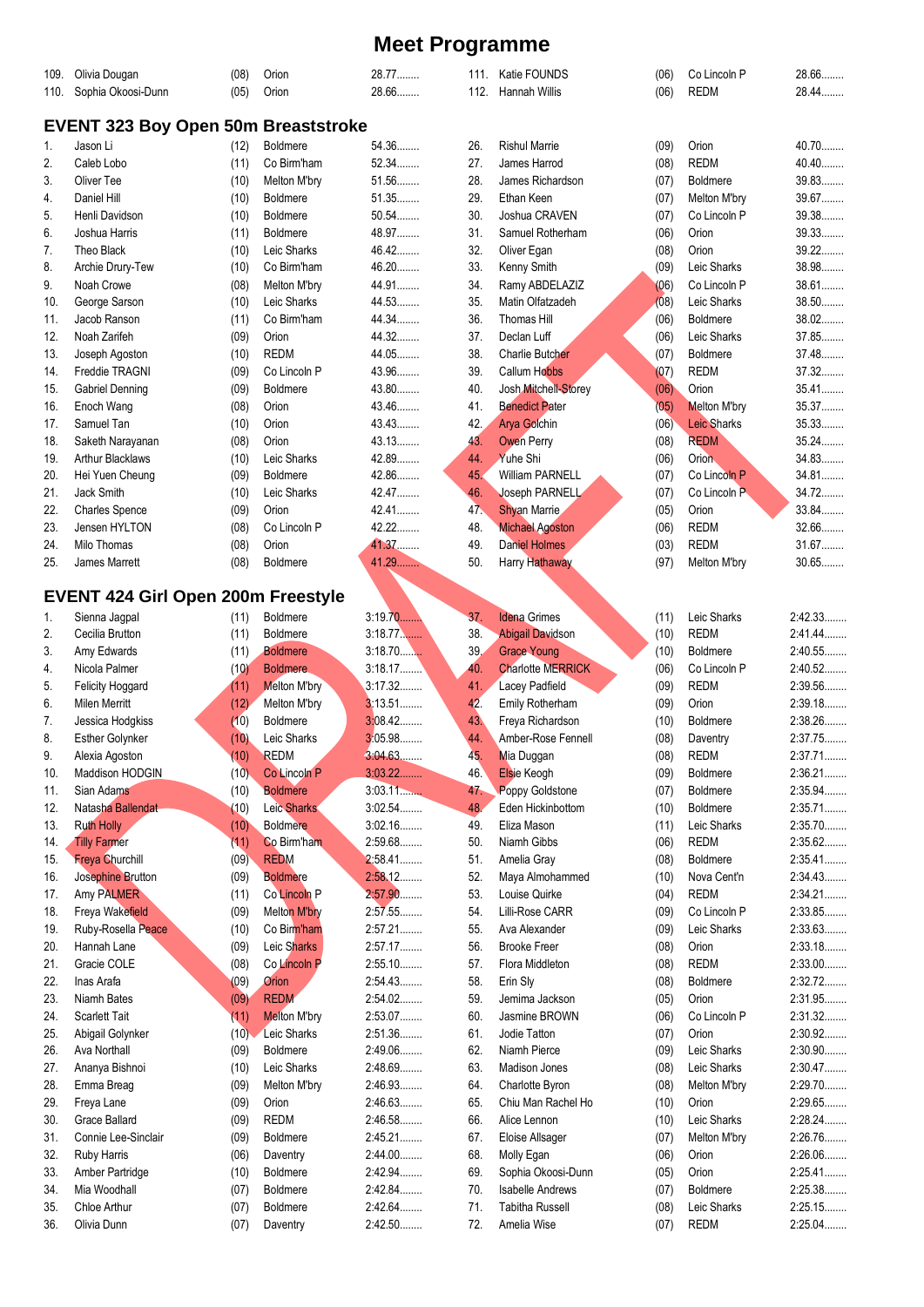| 73. Elyn-Grace Carreon     | (05) | Orion            | $2:24.01$ |
|----------------------------|------|------------------|-----------|
| 74. Charlotte HODGIN       | (08) | Co Lincoln P     | 2:23.34   |
| 75. Katie FOUNDS           | (06) | Co Lincoln P     | 2:23.15   |
| 76. Anais Kirby            | (10) | Leic Sharks      | 2:23.07   |
| 77. Alexandra Hallam-Stott | (06) | Grantham         | 2:22.76   |
| 78. Grace Grindrod         | (08) | Daventry         | 2:22.63   |
| 79. Megan West             |      | (08) Leic Sharks | $2:21.44$ |

### **EVENT 425 Boy Open 400m Freestyle**

| $\mathbf{1}$ .   | Gabriel Thursfield  | (11) | <b>Boldmere</b> | 5:28.65   |
|------------------|---------------------|------|-----------------|-----------|
| 2.               | Jack Smith          | (10) | Leic Sharks     | $5:28.04$ |
| 3.               | Matthew Vega-Flores | (11) | Nuneaton        | 5:25.98   |
| $\overline{4}$ . | Kenny Smith         | (09) | Leic Sharks     | 5:22.78   |
| 5.               | James Marrett       | (08) | <b>Boldmere</b> | 5:17.07   |
| 6.               | William Trapp       | (10) | Leic Sharks     | $5:10.41$ |
| 7.               | Nathan Vega Flores  | (08) | Nuneaton        | 5:01.91   |
| 8.               | Luke Dobson         | (08) | Leic Sharks     | 4:59.66   |

### **EVENT 426 Girl Open 100m Breaststroke**

| 1.               | <b>Ivy Brown</b>       | (12) | Melton M'bry             | 2:00.98   |
|------------------|------------------------|------|--------------------------|-----------|
| $\overline{2}$ . | Missi Waik             | (10) | Melton M'bry             | 1:49.66   |
| 3.               | Ruth Holly             | (10) | <b>Boldmere</b>          | 1:49.54   |
| 4.               | Idena Grimes           | (11) | Leic Sharks              | 1:49.08   |
| 5.               | <b>Milen Merritt</b>   | (12) | Melton M'bry             | 1:48.36   |
| 6.               | Natasha Ballendat      | (10) | Leic Sharks              | $1:46.44$ |
| 7.               | <b>Esther Golynker</b> | (10) | Leic Sharks              | 1:45.36   |
| 8.               | Phoebe Barton-Butcher  | (10) | Orion                    | 1:42.69   |
| 9.               | Sian Adams             | (10) | <b>Boldmere</b>          | 1:42.45   |
| 10.              | <b>Holly Power</b>     | (10) | <b>REDM</b>              | 1.42.32   |
| 11.              | Ellie Hull             | (11) | Co Birm'ham              | 1.40.71   |
| 12.              | Catherine Ehlertsen    | (12) | <b>REDM</b>              | 1:40.44   |
| 13.              | Jane Beech             | (10) | Melton M'bry             | 1:40.26   |
| 14.              | Eliza Mason            | (11) | Leic Sharks              | $1:40.06$ |
| 15.              | Inas Arafa             | (09) | Orion                    | $1:39.50$ |
| 16.              | Ananya Bishnoi         | (10) | <b>Leic Sharks</b>       | 1:39.45   |
| 17.              | Nicola Palmer          | (10) | <b>Boldmere</b>          | 1:39.38   |
| 18.              | Amelia Grav            | (08) | <b>Boldmere</b>          | 1:39.37   |
| 19.              | Rosie Grosvenor        | (11) | Co Birm'ham              | 1:38.85   |
| 20.              | Hannah Lane            | (09) | Leic Sharks              | 1:38.32   |
| 21.              | Riya Mitra             | (08) | Orion                    | 4:37.91   |
| 22.              | Olivia Jarman          | (08) | <b>Melton M'bry</b>      | 1:37.87   |
| 23.              | <b>Ruby Meakin</b>     | (08) | <b>Melton M'bry</b>      | 1:37.65   |
| 24.              | Evie Coburn            | (09) | <b>Melton M'bry</b>      | 1:37.12   |
| 25.              | <b>Keira Hull</b>      | (10) | Co Birm'ham              | 1:37.04   |
| 26.              | <b>Niamh Bates</b>     | (09) | <b>REDM</b>              | 1:37.01   |
| 27.              | <b>Grace Young</b>     | (10) | <b>Boldmere</b>          | 1:36.83   |
| 28.              | <b>Madison Jones</b>   | (08) | <b>Leic Sharks</b>       | 1:36.20   |
| 29.              | Elsie Keogh            | (09) | <b>Boldmere</b>          | 1:35.80   |
| 30.              | Gracie COLE            | (08) | Co Lincoln P             | 1:34.88   |
| 31.              | Alexia Agoston         | (10) | <b>REDM</b>              | 1:34.46   |
| 32.              | Martha Campbell        | (08) | Melton M'bry             | 1:33.93   |
| 33.              | Emma Breag             | (09) | <b>Melton M'bry</b>      | 1:33.91   |
| 34.              | Maya Almohammed        | (10) | Nova Cent <sup>'</sup> n | 1:33.68   |

### **EVENT 427 Boy Open 50m Butterfly**

| 1.  | Jasper Kong        | (12) | <b>Boldmere</b> | 47.40.      |
|-----|--------------------|------|-----------------|-------------|
| 2.  | <b>Ben Sanders</b> | (12) | <b>Boldmere</b> | 47.33       |
| 3.  | Jason Li           | (12) | <b>Boldmere</b> | 46.82.<br>. |
| 4.  | Theo Black         | (10) | Leic Sharks     | 42.10.<br>. |
| 5.  | Harry Robertson    | (10) | Leic Sharks     | 41.50.      |
| 6.  | Daniel Hill        | (10) | <b>Boldmere</b> | 41.29       |
| 7.  | Archie Drury-Tew   | (10) | Co Birm'ham     | 41.08       |
| 8.  | Stanley Hey        | (09) | Melton M'bry    | 40.52       |
| 9.  | Enoch Wang         | (08) | Orion           | 40.29.      |
| 10. | <b>Vivek Ratti</b> | (10) | Orion           | 40.14.      |
| 11. | Gabriel Denning    | (09) | <b>Boldmere</b> | 40.09       |
| 12. | Morgan Atherton    | (09) | <b>Boldmere</b> | 39.91       |

| 81.             | Lucie Bannatyne         | (07) | Leic Sharks                | 2:20.23   |
|-----------------|-------------------------|------|----------------------------|-----------|
| 82.             | Olivia Dougan           | (08) | Orion                      | 2:19.86   |
| 83.             | <b>Maisie Speirs</b>    | (06) | Leic Sharks                | $2:17.61$ |
| 84.             | Jessica-May Elliott     | (04) | Daventry                   | 2:14.78   |
| 85.             | Grace Moorley           | (05) | Leic Sharks                | 2:12.84   |
|                 |                         |      |                            |           |
|                 |                         |      |                            |           |
|                 |                         |      |                            |           |
|                 |                         |      |                            | 4:59.36   |
| 9.              | Harrison Thorpe         | (07) | Leic Sharks<br>Leic Sharks |           |
| 10.             | Joseph Storr            | (09) |                            | 4:57.02   |
| 11.             | Michael Agoston         | (06) | <b>REDM</b>                | 4:56.73   |
| 12.             | <b>Charlie Neece</b>    | (05) | Melton M'bry               | 4:53.56   |
| 13.             | Tommy Blacklaws         | (08) | Leic Sharks                | 4:49.70   |
| 14.             | <b>Edward Blyth</b>     | (06) | Orion                      | 4:43.02   |
| 15.             | William Poyser          | (05) | Leic Sharks                | 4:19.70   |
| 16.             | Alex Keeble             | (04) | Leic Sharks                | 4:14.50   |
|                 |                         |      |                            |           |
|                 |                         |      |                            |           |
| 35.             | <b>Chloe Arthur</b>     | (07) | <b>Boldmere</b>            | 1:33.61   |
| 36.             | <b>Isabelle</b> Andrews | (07) | <b>Boldmere</b>            | 1:33.32   |
| 37 <sub>1</sub> | <b>Audrey Reinarz</b>   | (08) | Orion                      | $1:33.02$ |
| 38.             | <b>Lacey Padfield</b>   | (09) | <b>REDM</b>                | $1:33.00$ |
| 39.             | Alexandra Williams      | (08) | <b>Boldmere</b>            | 1:32.36   |
| 40.             | Emilia Spence           | (11) | Co Birm'ham                | 1:32.06   |
| 41.             | <b>Amber Partridge</b>  | (10) | <b>Boldmere</b>            | 1:30.29   |
| 42.             | <b>Mia Duggan</b>       | (08) | <b>REDM</b>                | $1:30.02$ |
| 43.             | lvy Byng                | (05) | <b>REDM</b>                | 1:29.96   |
| 44.             | <b>Emily Ralph</b>      | (08) | <b>Boldmere</b>            | 1:29.67   |
|                 |                         |      |                            |           |
| 45.             | Poppy Goldstone         | (07) | <b>Boldmere</b>            | 1:29.26   |
| 46.             | Grace Cooper            | (07) | <b>Boldmere</b>            | 1:28.62   |
| 47.             | Wyni OWEN               | (08) | Co Lincoln P               | 1:28.21   |
| 48.             | <b>Emily Holmes</b>     | (07) | <b>REDM</b>                | 1:27.97   |
| 49.             | Evie Pemberton-Cauvain  | (08) | <b>REDM</b>                | 1:27.55   |
| 50.             | Niamh Pierce.           | (09) | Leic Sharks                | 1:27.50   |
| 51.             | Ava Alexander           | (09) | Leic Sharks                | $1:27.11$ |
| 52.             | Izzy Macswiney          | (08) | Leic Sharks                | $1:26.44$ |
| 53.             | Amelie Seager           | (09) | <b>REDM</b>                | 1:26.32   |
| 54.             | Flora Middleton         | (08) | <b>REDM</b>                | 1:25.88   |
| 55.             | Daisy Dillon-Cambridge  | (07) | <b>REDM</b>                | 1:25.67   |
| 56.             | Olivia Dougan           | (08) | Orion                      | 1:24.99   |
| 57.             | <b>Abigail Tan</b>      | (05) | Orion                      | 1:24.65   |
| 58.             | Madeleine SMIRTHWAITE   | (08) | Co Lincoln P               | 1:24.26   |
| 59.             | <b>Alice Berrill</b>    | (08) | Daventry                   | 1:23.50   |
| 60.             | Charlotte Byron         | (08) | Melton M'bry               | 1:23.06   |
| 61.             | Elyn-Grace Carreon      | (05) | Orion                      | 1:22.24   |
| 62.             | Sophia Okoosi-Dunn      | (05) | Orion                      | 1:22.18   |
| 63.             | Molly Egan              |      | Orion                      | 1:21.36   |
|                 |                         | (06) |                            | 1:20.93   |
| 64.             | Maisie Speirs           | (06) | Leic Sharks                |           |
| 65.             | Zoe Nicholls            | (06) | Melton M'bry               | 1:20.61   |
| 66.             | Olivia Crowe            | (06) | Melton M'bry               | 1:17.83   |
| 67.             | Eva Spence              | (06) | Orion                      | $1:17.11$ |
| 68.             | Katie FOUNDS            | (06) | Co Lincoln P               | 1:13.40   |
|                 |                         |      |                            |           |
|                 |                         |      |                            |           |
| 13.             | Samuel Tan              | (10) | Orion                      | 39.78     |
| 14.             | Freddie TRAGNI          | (09) | Co Lincoln P               | 39.78     |
| 15.             | <b>Charles Spence</b>   | (09) | Orion                      | 39.65     |
| 16.             | Hei Yuen Cheung         | (09) | Boldmere                   | 39.56     |
| 17.             | Conor Lester            | (08) | Orion                      | 38.92     |
| 18.             | Gabriel Thursfield      | (11) | Boldmere                   | 38.60     |
| 19.             | Joseph Agoston          | (10) | <b>REDM</b>                | 38.06     |
| 20.             | Kenny Smith             | (09) | Leic Sharks                | 37.35     |
| 21.             | Oliver Egan             | (08) | Orion                      | 37.33     |
| 22.             | Ramy ABDELAZIZ          | (06) | Co Lincoln P               | 37.08     |
| 23.             | Ciaran Long             | (09) | Daventry                   | 36.93     |
| 24.             | Jack Smith              | (10) | Leic Sharks                | 36.75     |
|                 |                         |      |                            |           |

80. Amy Willetts (07) Melton M'bry 2:20.53........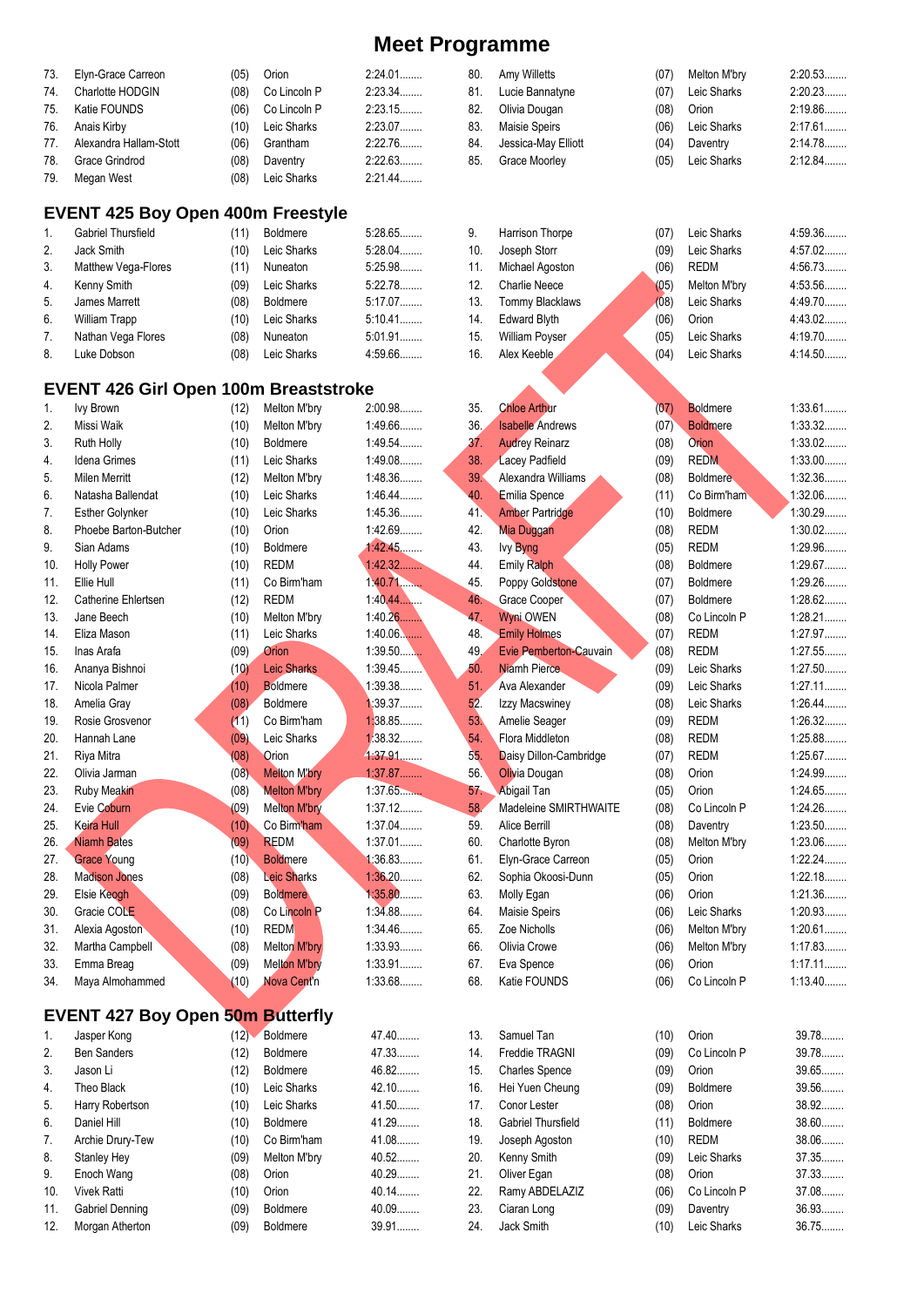| 25.                                       | William Trapp                             | (10) | Leic Sharks        | 36.21     | 42.           | <b>Benedict Pater</b>   | (05) | Melton M'bry    | 31.34     |  |  |  |
|-------------------------------------------|-------------------------------------------|------|--------------------|-----------|---------------|-------------------------|------|-----------------|-----------|--|--|--|
| 26.                                       | Milo Thomas                               | (08) | Orion              | $36.10$   | 43.           | Charlie Butcher         | (07) | <b>Boldmere</b> | 31.07     |  |  |  |
| 27.                                       | Jensen HYLTON                             | (08) | Co Lincoln P       | 35.45     | 44.           | Joseph Seager           | (07) | <b>REDM</b>     | $30.77$   |  |  |  |
| 28.                                       | <b>Oliver Churchill</b>                   | (08) | <b>REDM</b>        | 35.42     | 45.           | Ewan COX                | (08) | Co Lincoln P    | $30.71$   |  |  |  |
| 29.                                       | Saketh Narayanan                          | (08) | Orion              | 35.17     | 46.           | Yuhe Shi                | (06) | Orion           | 30.57     |  |  |  |
| 30.                                       | Oliver Larcombe                           | (09) | Boldmere           | 34.85     | 47.           | Alexander Bryans        | (07) | Orion           | $30.42$   |  |  |  |
| 31.                                       | Matin Olfatzadeh                          | (08) | Leic Sharks        | 34.36     | 48.           | George Hayward          | (06) | Melton M'bry    | 30.15     |  |  |  |
| 32.                                       | Joshua CRAVEN                             | (07) | Co Lincoln P       | 33.23     | 49.           | Arya Golchin            | (06) | Leic Sharks     | 29.99     |  |  |  |
| 33.                                       | James Richardson                          | (07) | <b>Boldmere</b>    | 32.66     | 50.           | Declan Luff             | (06) | Leic Sharks     | 29.56     |  |  |  |
| 34.                                       | Yoan Ivanov                               | (07) | <b>REDM</b>        | 32.61     | 51.           | <b>Edward Blyth</b>     | (06) | Orion           | 29.49     |  |  |  |
| 35.                                       | Thomas Hill                               | (06) | Boldmere           | 32.59     | 52.           | Thomas Parry            | (07) | <b>Boldmere</b> | 28.48     |  |  |  |
| 36.                                       | Tommy Blacklaws                           | (08) | Leic Sharks        | 32.56     | 53.           | Alex Keeble             | (04) | Leic Sharks     | 28.29     |  |  |  |
| 37.                                       | Noah Chambers                             | (06) | <b>REDM</b>        | 32.36     | 54.           | Joseph PARNELL          | (07) | Co Lincoln P    | 28.07     |  |  |  |
| 38.                                       | Max Davidson                              | (08) | <b>REDM</b>        | $32.20$   | 55.           |                         | (97) | Melton M'bry    | 27.80     |  |  |  |
|                                           |                                           |      |                    |           |               | Harry Hathaway          |      |                 | 27.71     |  |  |  |
| 39.                                       | Samuel Rotherham                          | (06) | Orion              | 32.17     | 56.           | Daniel Holmes           | (03) | <b>REDM</b>     |           |  |  |  |
| 40.                                       | <b>William PARNELL</b>                    | (07) | Co Lincoln P       | 32.13     | 57.           | <b>Tyler Coles</b>      | (06) | Daventry        | 27.18     |  |  |  |
| 41.                                       | <b>Miles Willetts</b>                     | (09) | Melton M'bry       | 31.84     | 58.           | Ryan Coles              | (05) | Daventry        | 27.01     |  |  |  |
| <b>EVENT 428 Girl Open 200m Butterfly</b> |                                           |      |                    |           |               |                         |      |                 |           |  |  |  |
|                                           |                                           |      |                    |           |               |                         |      |                 |           |  |  |  |
| 1.                                        | Abigail Golynker                          | (10) | Leic Sharks        | 3:29.28   | 5.            | <b>Matilda Hase</b>     | (07) | Derventio       | 2:43.50   |  |  |  |
| 2.                                        | Payton Marski                             | (10) | Leic Sharks        | 3:11.68   | 6.            | Francesca Hallam-Stott  | (07) | Grantham        | 2:38.16   |  |  |  |
| 3.                                        | Megan West                                | (08) | Leic Sharks        | 2:47.38   | $\mathcal{I}$ | <b>Isabel Sharp</b>     | (06) | <b>Daventry</b> | 2:37.62   |  |  |  |
| 4.                                        | Anais Kirby                               | (10) | Leic Sharks        | 2:45.35   |               |                         |      |                 |           |  |  |  |
|                                           |                                           |      |                    |           |               |                         |      |                 |           |  |  |  |
|                                           | <b>EVENT 429 Boy Open 100m Freestyle</b>  |      |                    |           |               |                         |      |                 |           |  |  |  |
| 1.                                        | Jasper Kong                               | (12) | <b>Boldmere</b>    | 1:31.36   | 38.           | Samuel Rotherham        | (06) | Orion           | 1:07.89   |  |  |  |
| 2.                                        | Henli Davidson                            | (10) | <b>Boldmere</b>    | 1:28.63   | 39.           | <b>Matin Olfatzadeh</b> | (08) | Leic Sharks     | 1:07.79   |  |  |  |
| 3.                                        | Caleb Lobo                                | (11) | Co Birm'ham        | $1.24.61$ | 40.           | <b>Harrison Thorpe</b>  | (07) | Leic Sharks     | $1:07.40$ |  |  |  |
| 4.                                        | Matthew Vega-Flores                       | (11) | Nuneaton           | 1.22.59   | 41.           | Ethan Keen              | (07) | Melton M'bry    | 1:07.21   |  |  |  |
| 5.                                        | Rinnosuke Tabata                          | (11) | <b>Boldmere</b>    | 1.21.84   | 42.           | Nathan Vega Flores      | (08) | Nuneaton        | 1:06.82   |  |  |  |
| 6.                                        | Stanley Hey                               | (09) | Melton M'bry       | 1:21.46   | 43.           | Michael Agoston         | (06) | <b>REDM</b>     | 1:06.65   |  |  |  |
| 7.                                        | <b>Toby Williams</b>                      | (11) | Boldmere           | 1:20.73   | 44.           | Joshua CRAVEN           | (07) | Co Lincoln P    | 1:05.50   |  |  |  |
| 8.                                        | <b>Vivek Ratti</b>                        | (10) | Orion              | $1:20.30$ | 45.           | James Richardson        | (07) | <b>Boldmere</b> | 1:05.43   |  |  |  |
| 9.                                        | <b>Ben Sanders</b>                        | (12) | <b>Boldmere</b>    | 1:20.29   | 46.           | <b>Luke Dobson</b>      | (08) | Leic Sharks     | 1:04.98   |  |  |  |
| 10.                                       | <b>Gabriel Denning</b>                    | (09) | <b>Boldmere</b>    | 1:19.83   | 47.           | Yoan Ivanov             | (07) | <b>REDM</b>     | 1:04.73   |  |  |  |
| 11.                                       | Theo Black                                | (10) | Leic Sharks        | 1:19.23   | 48.           | Owen Perry              | (08) | <b>REDM</b>     | 1:04.28   |  |  |  |
|                                           |                                           |      | Orion              | 1:18.82   | 49.           | Ewan COX                |      | Co Lincoln P    | 1:03.67   |  |  |  |
| 12.                                       | Saketh Narayanan                          | (08) |                    | 1:18.51   |               |                         | (08) |                 | 1:03.06   |  |  |  |
| 13.                                       | Jason Li                                  | (12) | <b>Boldmere</b>    | 1:17.47   | 50.           | Tommy Blacklaws         | (08) | Leic Sharks     | 1:02.73   |  |  |  |
| 14.                                       | Archie Drury-Tew                          | (10) | Co Birm'ham        |           | 51.           | Alexander Bryans        | (07) | Orion           |           |  |  |  |
| 15.                                       | <b>Gabriel Thursfield</b>                 | (11) | Boldmere           | 4.17.20   | 52.           | <b>William PARNELL</b>  | (07) | Co Lincoln P    | 1:02.55   |  |  |  |
| 16.                                       | Samuel Tan                                | (10) | Orion              | $1.17.15$ | 53.           | <b>Thomas Hill</b>      | (06) | <b>Boldmere</b> | 1:02.41   |  |  |  |
| 17.                                       | Joseph Agoston                            | (10) | <b>REDM</b>        | 1:17.12   | 54.           | <b>Benedict Pater</b>   | (05) | Melton M'bry    | 1:02.03   |  |  |  |
| 18.                                       | <b>Arthur Blacklaws</b>                   | (10) | Leic Sharks        | 1:17.07   | 55.           | <b>Miles Willetts</b>   | (09) | Melton M'bry    | 1:01.96   |  |  |  |
| 19.                                       | Daniel Hill                               | (10) | <b>Boldmere</b>    | 1:16.78   | 56.           | Max Davidson            | (08) | <b>REDM</b>     | 1:01.75   |  |  |  |
| 20.                                       | <b>Harry Robertson</b>                    | (10) | Leic Sharks        | 1:15.72   | 57.           | Noah Chambers           | (06) | <b>REDM</b>     | 1.01.44   |  |  |  |
| 21.                                       | <b>Charles Spence</b>                     | (09) | Orion              | 1:15.13   | 58.           | Josh Mitchell-Storey    | (06) | Orion           | 1:00.83   |  |  |  |
| 22.                                       | <b>Conor Lester</b>                       | (08) | Orion              | 1:14.84   | 59.           | Charlie Butcher         | (07) | <b>Boldmere</b> | $1:00.40$ |  |  |  |
| 23.                                       | Hei Yuen Cheung                           | (09) | <b>Boldmere</b>    | 1:14.82   | 60.           | Declan Luff             | (06) | Leic Sharks     | 1:00.38   |  |  |  |
| 24.                                       | Oliver Egan                               | (08) | Orion              | 1:13.17   | 61.           | George Hayward          | (06) | Melton M'bry    | 59.98     |  |  |  |
| 25.                                       | Kian Brennan                              | (08) | <b>REDM</b>        | 1:12.64   | 62.           | Harry Hathaway          | (97) | Melton M'bry    | 59.86     |  |  |  |
| 26.                                       | Ciaran Long                               | (09) | Daventry           | 1:12.40   | 63.           | <b>Edward Blyth</b>     | (06) | Orion           | 59.70     |  |  |  |
| 27.                                       | Jacob Ranson                              | (11) | Co Birm'ham        | 1:12.27   | 64.           | <b>Philip Thies</b>     | (06) | Orion           | 58.86     |  |  |  |
| 28.                                       | William Trapp                             | (10) | <b>Leic Sharks</b> | 1:11.51   | 65.           | Arya Golchin            | (06) | Leic Sharks     | 58.60     |  |  |  |
| 29.                                       | Kenny Smith                               | (09) | <b>Leic Sharks</b> | 1:11.43   | 66.           | Alex Keeble             | (04) | Leic Sharks     | 58.30     |  |  |  |
| 30.                                       | Oliver Larcombe                           | (09) | <b>Boldmere</b>    | 1:10.46   | 67.           | William Poyser          | (05) | Leic Sharks     | 58.24     |  |  |  |
| 31.                                       | Morgan Atherton                           | (09) | Boldmere           | 1:10.38   | 68.           | <b>Tyler Coles</b>      | (06) | Daventry        | 57.38     |  |  |  |
| 32.                                       | Jack Smith                                | (10) | Leic Sharks        | 1:10.25   | 69.           | Joseph PARNELL          | (07) | Co Lincoln P    | 57.28     |  |  |  |
| 33.                                       | Joseph Storr                              | (09) | Leic Sharks        | 1:10.17   | 70.           | <b>Thomas Parry</b>     | (07) | <b>Boldmere</b> | 56.61     |  |  |  |
|                                           | Milo Thomas                               |      | Orion              | 1:09.72   | 71.           | Daniel Holmes           |      | <b>REDM</b>     | 56.44     |  |  |  |
| 34.                                       |                                           | (08) |                    |           |               |                         | (03) |                 |           |  |  |  |
| 35.                                       | Jensen HYLTON                             | (08) | Co Lincoln P       | $1:09.04$ | 72.           | Ryan Coles              | (05) | Daventry        | 55.42     |  |  |  |
| 36.                                       | James Marrett                             | (08) | Boldmere           | 1:08.40   | 73.           | Jack Taylor             | (04) | Leic Sharks     | 54.40     |  |  |  |
| 37.                                       | Oliver Churchill                          | (08) | <b>REDM</b>        | 1:07.95   |               |                         |      |                 |           |  |  |  |
|                                           |                                           |      |                    |           |               |                         |      |                 |           |  |  |  |
|                                           | <b>EVENT 430 Girl Open 50m Backstroke</b> |      |                    |           |               |                         |      |                 |           |  |  |  |
| 1.                                        | lvy Brown                                 | (12) | Melton M'bry       | 48.22     | 4.            | Saskia Van Hasselt      | (10) | Melton M'bry    | 46.22     |  |  |  |
| 2.                                        | Milen Merritt                             | (12) | Melton M'bry       | 47.62     | 5.            | Sienna Jagpal           | (11) | <b>Boldmere</b> | 46.10     |  |  |  |

|    | Ivy Brown     | (12) | Melton M'brv | $48.22$ | Saskia Van Hasselt | (10) | Melton M'bry |
|----|---------------|------|--------------|---------|--------------------|------|--------------|
|    | Milen Merritt | '12) | Melton M'brv | $47.62$ | Sienna Jaqpal      | (11) | Boldmere     |
| 3. | Aaria Ratti   | (12) | Orion        | 47.10   | Amv Edwards        | (11) | Boldmere     |

46.10........